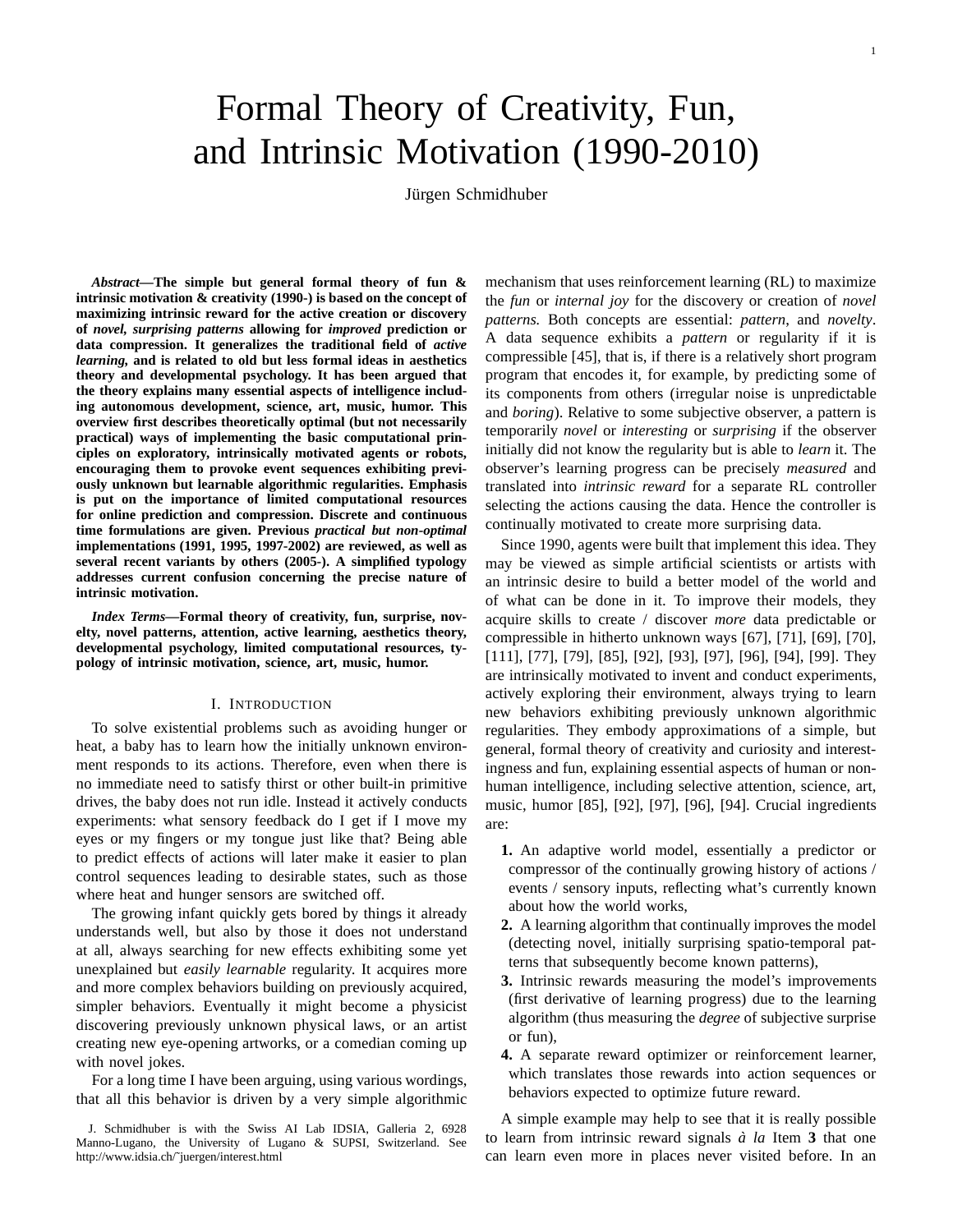environment with red and blue boxes, whenever the learning agent opens a red box, it will find an easily learnable novel geometric pattern (that is, its predictor will make progress and thus generate intrinsic reward), while all blue boxes contain a generator of unpredictable, incompressible white noise. That is, all the RL controller has to learn is a simple policy: open the next unopened red box.

Ignoring issues of computation time, it is possible to devise mathematically optimal, *universal* RL methods for such systems [85], [92], [97], [96] (2006-2009). More about this in Section II. However, the practical implementations so far [69], [70], [111], [77], [79] were non-universal and made approximative assumptions. Among the many ways of combining algorithms for **1-4** the following variants were implemented:

- **A.** 1990: Non-traditional RL (without restrictive Markovian assumptions [72]) based on an adaptive recurrent neural network as a predictive world model [68] is used to maximize the controller's intrinsic reward, which is proportional to the model's prediction errors [67], [71].
- **B.** 1991: Traditional RL [35], [114] is used to maximize intrinsic reward created in proportion to expected *improvements* (first dervatives) of prediction error [69], [70].
- **C.** 1995: Traditional RL maximizes intrinsic reward created in proportion to relative entropies between the learning agent's priors and posteriors [111].
- **D.** 1997-2002: Non-traditional RL [103] (without restrictive Markovian assumptions) learns probabilistic, hierarchical programs and skills through zero-sum intrinsic reward games of two players (called the right brain and the left brain), each trying to out-predict or surprise the other, taking into account the computational costs of learning, and learning *when* to learn and *what* to learn [77], [79].

**B-D** (1991-2002) also showed experimentally how intrinsic rewards can substantially accelerate goal-directed learning and *external* reward intake.

**Outline.** Section II will summarize the formal theory of creativity in a nutshell, laying out a mathematically rigorous but not necessarily practical framework. Section III will then discuss previous concrete implementations of the non-optimal but currently still more practical variants **A-D** mentioned above, and their limitations. Section IV will discuss relations to work by others, explain how the theory extends the traditional field of active learning, and how it formalizes and extends previous informal ideas of developmental psychology and aesthetics theory. Section V will offer a natural typology of computational intrinsic motivation, and Section VI will briefly explain how the theory is indeed sufficiently general to explain all kinds of creative behavior, from the discovery of new physical laws through active design of experiments, to the invention of jokes and music and works of art.

#### II. FORMAL DETAILS OF THE THEORY OF CREATIVITY

The theory formulates essential principles behind numerous intrinsically motivated *creative* behaviors of biological or artificial agents embedded in a possibly unknown environment. The corresponding algorithmic framework uses general RL (Section II-G; [32], [98]) to maximize not only external reward for achieving goals such as the satisfaction of hunger and thirst, but also *intrinsic* reward for learning a better world model, by creating / discovering / learning novel patterns in the growing history of actions and sensory inputs, where the theory formally specifies what exactly is a *pattern*, what exactly is *novel* or surprising, and what exactly it means to incrementally *learn* novel skills leading to more novel patterns.

#### *A. The Agent and its Improving Model*

Let us consider a learning agent whose single life consists of discrete cycles or time steps  $t = 1, 2, \ldots, T$ . Its complete lifetime T may or may not be known in advance. In what follows, the value of any time-varying variable  $Q$  at time  $t$  $(1 \leq t \leq T)$  will be denoted by  $Q(t)$ , the ordered sequence of values  $Q(1), \ldots, Q(t)$  by  $Q(\leq t)$ , and the (possibly empty) sequence  $Q(1), \ldots, Q(t-1)$  by  $Q( $t$ ). At any given  $t$  the$ agent receives a real-valued input  $x(t)$  from the environment and executes a real-valued action  $y(t)$  which may affect future inputs. At times  $t < T$  its goal is to maximize future success or *utility*

$$
u(t) = E_{\mu} \left[ \sum_{\tau=t+1}^{T} r(\tau) \mid h(\leq t) \right], \tag{1}
$$

where the reward  $r(t)$  is a special real-valued input (vector) at time t,  $h(t)$  the ordered triple  $[x(t), y(t), r(t)]$  (hence  $h(\leq t)$  is the known history up to t), and  $E_{\mu}(\cdot | \cdot)$  denotes the conditional expectation operator with respect to some possibly unknown distribution  $\mu$  from a set M of possible distributions. Here  $M$  reflects whatever is known about the possibly probabilistic reactions of the environment. As a very general example,  $M$  may contain all computable distributions [110], [45], [32]. This essentially includes all environments one could write scientific papers about. There is just one life, no need for predefined repeatable trials, no restriction to Markovian interfaces between sensors and environment [72]. (Note that traditional Markovian RL [114] assumes that the world can be modeled as a Markov Decision Process (MDP), and that the perceptual system reveals the current state. In realistic scenarios, however, robots have to learn to memorize previous relevant inputs in form of appropriate internal representations, which motivates the work on RL in partially observable MDPs or POMDPs, e. g., [72], [35].) The utility function implicitly takes into account the expected remaining lifespan  $E_{\mu}(T \mid h(\leq t))$  and thus the possibility to extend the lifespan through appropriate actions [83], [98]. Note that mathematical analysis is *not* simplified by discounting future rewards like in traditional RL theory [114]—one should avoid such distortions of real rewards whenever possible.

To maximize  $u(t)$ , the agent may profit from an adaptive, predictive *model* p of the consequences of its possible interactions with the environment. At any time  $t$  ( $1 \le t < T$ ), the model  $p(t)$  will depend on the observed history so far,  $h(\leq t)$ . It may be viewed as the current explanation or description of  $h(\leq t)$ , and may help to predict future events, including rewards. Let  $C(p, h)$  denote some given model p's quality or performance evaluated on a given history  $h$ . Natural quality measures will be discussed in Section II-B.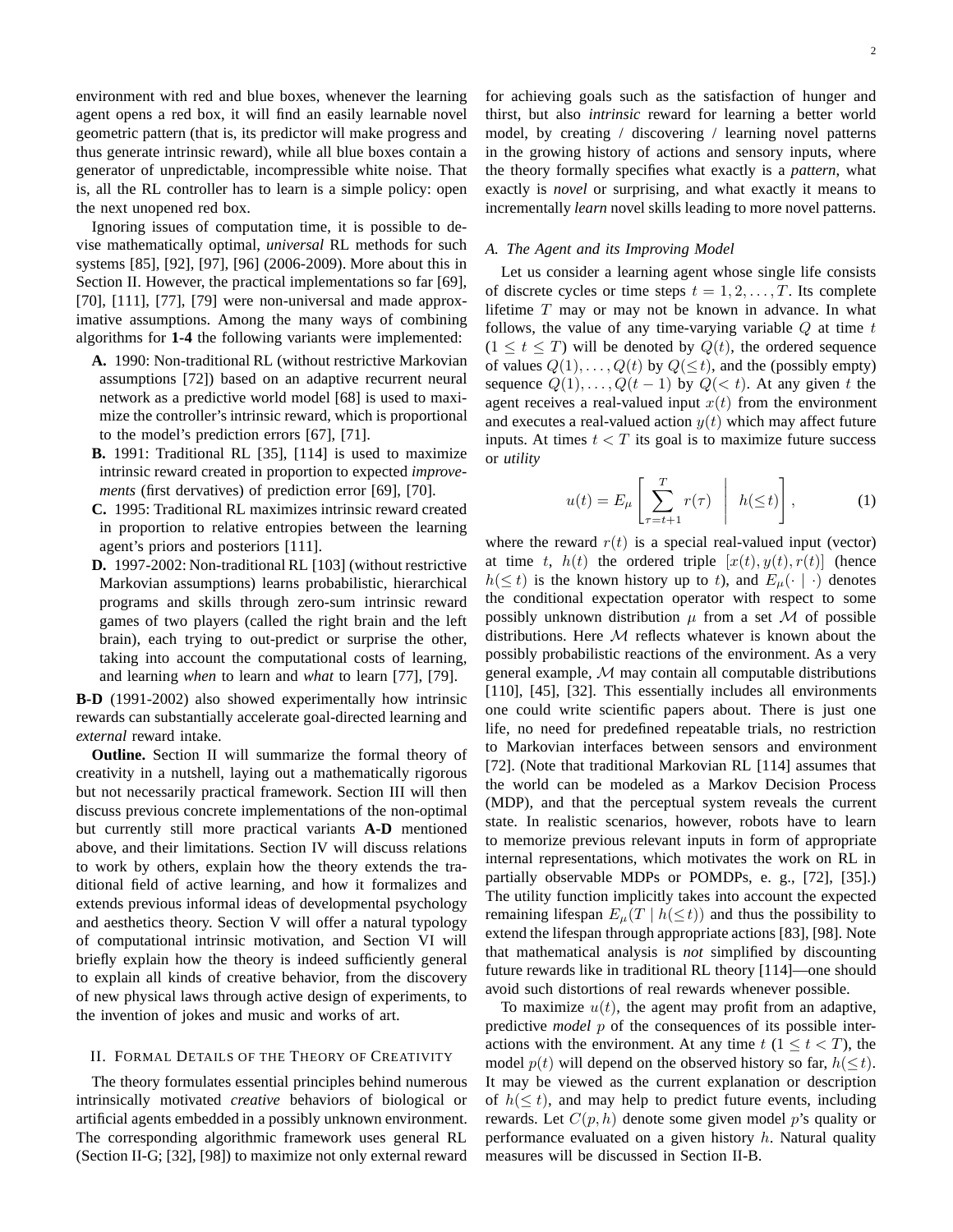To encourage the agent to actively create data leading to easily learnable improvements of  $p$  [71], [70], [111], [79], [85], [92], [97], [96], [94], [99], the reward signal  $r(t)$  is simply split into two scalar real-valued components:  $r(t) = g(r_{ext}(t), r_{int}(t))$ , where g maps pairs of real values to real values, e.g.,  $g(a, b) = a + b$ . Here  $r_{ext}(t)$  denotes traditional *external* reward provided by the environment, such as negative reward in response to bumping against a wall, or positive reward in response to reaching some teachergiven goal state. The formal theory of creativity, however, is especially interested in  $r_{int}(t)$ , the *intrinsic* reward, which is provided whenever the model's quality improves—for *purely creative* agents  $r_{ext}(t) = 0$  for all valid t:

The current *intrinsic* reward or *creativity* reward or *curiosity* reward or *aesthetic reward* or *fun*  $r_{int}(t)$  of the action selector is the current *surprise* or *novelty* measured by the *improvements* of the world model p at time t.

Formally, the intrinsic reward in response to the model's progress (due to some application-dependent model improvement algorithm) between times t and  $t + 1$  is

$$
r_{int}(t+1) = f[C(p(t), h(\leq t+1)), C(p(t+1), h(\leq t+1))],
$$
\n(2)

where  $f$  maps pairs of real values to real values. Various alternative progress measures are possible; most obvious is  $f(a, b) = a - b$ . This corresponds to a discrete time version of maximizing the first derivative of the model's quality. *Note that both the old and the new model have to be tested on the same data, namely, the history so far.* So progress between times t and  $t+1$  is defined based on two models of  $h \leq t+1$ , where the old one is trained only on  $h(\leq t)$  and the new one also gets to see  $h(t \leq t + 1)$ . This is like  $p(t)$  predicting data of time  $t + 1$ , then observing it, then learning something, then becoming a measurably better model  $p(t + 1)$ .

The above description of the agent's motivation conceptually separates the goal (finding or creating data that can be modeled better or faster than before) from the means of achieving the goal. Let the controller's RL mechanism figure out how to translate such rewards into action sequences that allow the given world model improvement algorithm to find and exploit previously unknown types of regularities. It is the task of the RL algorithm to trade off long-term vs short-term intrinsic rewards of this kind, taking into account all costs of action sequences [71], [70], [111], [79], [85], [92], [97], [96], [94], [99]. The universal RL methods of Section II-G as well as RNN-based RL (Section III-A) and SSA-based RL (Section III-D) can in principle learn useful internal states containing memories of relevant previous events; less powerful RL methods (Sections III-B, III-C) cannot.

#### *B. How to Measure Model Quality Under Time Constraints*

In theory  $C(p, h(\leq t))$  should take the entire history of actions and perceptions into account [85], like the following performance measure  $C_{xry}$ :

$$
C_{xry}(p, h(\le t)) = \sum_{\tau=1}^t || pred(p, x(\tau)) - x(\tau) ||^2 \quad (3)
$$

3

+ 
$$
||\text{ pred}(p, r(\tau)) - r(\tau) ||^2 + ||\text{ pred}(p, y(\tau)) - y(\tau) ||^2
$$

where  $pred(p, q)$  is p's prediction of event q from earlier parts of the history [85].

 $C_{xry}$  ignores the danger of overfitting through a p that just stores the entire history without compactly representing its regularities, if any. The principle of Minimum Description Length (MDL) [37], [115], [116], [110], [62], [45], however, also takes into account the description size of  $p$ , viewing  $p$ as a compressor program of the data  $h(\leq t)$ . This program p should be able to deal with any prefix of the growing history, computing an output starting with  $h(\leq t)$  for any time t  $(1 \leq t < T)$ . (A program that wants to halt after t steps can easily be fixed / augmented by the trivial method that simply stores any raw additional data coming in after the halt.)

 $C_l(p, h(\leq t))$  denotes p's compression performance on  $h(\leq t)$ t): the number of bits needed to specify both the predictor and the deviations of the sensory history from its predictions, in the sense of loss-free compression. The smaller  $C_l$ , the more regularity and lawfulness in the observations so far.

For example, suppose  $p$  uses a small predictor that correctly predicts many  $x(\tau)$  for  $1 \leq \tau \leq t$ . This can be used to encode  $x \leq t$  compactly: Given the predictor, only the wrongly predicted  $x(\tau)$  plus information about the corresponding time steps  $\tau$  are necessary to reconstruct input history  $x(\leq t)$ , e.g., [73]. Similarly, a predictor that learns a probability distribution on the possible next events, given previous events, can be used to efficiently encode observations with high (respectively low) predicted probability by few (respectively many) bits (Section III-C; [31], [101]), thus achieving a compressed history representation.

Alternatively, p could also make use of a 3D world model or simulation. The corresponding MDL-based quality measure  $C_{3D}(p, h(< t))$  is the number of bits needed to specify all polygons and surface textures in the 3D simulation, plus the number of bits needed to encode deviations of  $h(\leq t)$  from the predictions of the simulation. Improving the 3D model by adding or removing polygons may reduce the total number of bits required.

The ultimate limit for  $C_l(p, h(\leq t))$  would be  $K^*(h(\leq t))$ , a variant of the Kolmogorov complexity of  $h(\leq t)$ , namely, the length of the shortest program (for the given hardware) that computes an output starting with  $h(\leq t)$  [110], [37], [45], [80]. Here there is no need not worry about the fact that  $K^*(h(\leq t))$  in general cannot be computed exactly, only approximated from above (indeed, for most practical predictors the approximation will be crude). This just means that some patterns will be hard to detect by the limited predictor of choice, that is, the reward maximizer will get discouraged from spending too much effort on creating those patterns.

 $C_l(p, h(\leq t))$  does not take into account the time  $\tau(p, h(\leq t))$ t)) spent by p on computing  $h(\leq t)$ . A runtime-dependent performance measure inspired by concepts of optimal universal search [43], [81], [82], [85], [96], [99] is

$$
C_{l\tau}(p, h(\le t)) = C_{l}(p, h(\le t)) + \log \ \tau(p, h(\le t)). \tag{4}
$$

Here compression by one bit is worth as much as runtime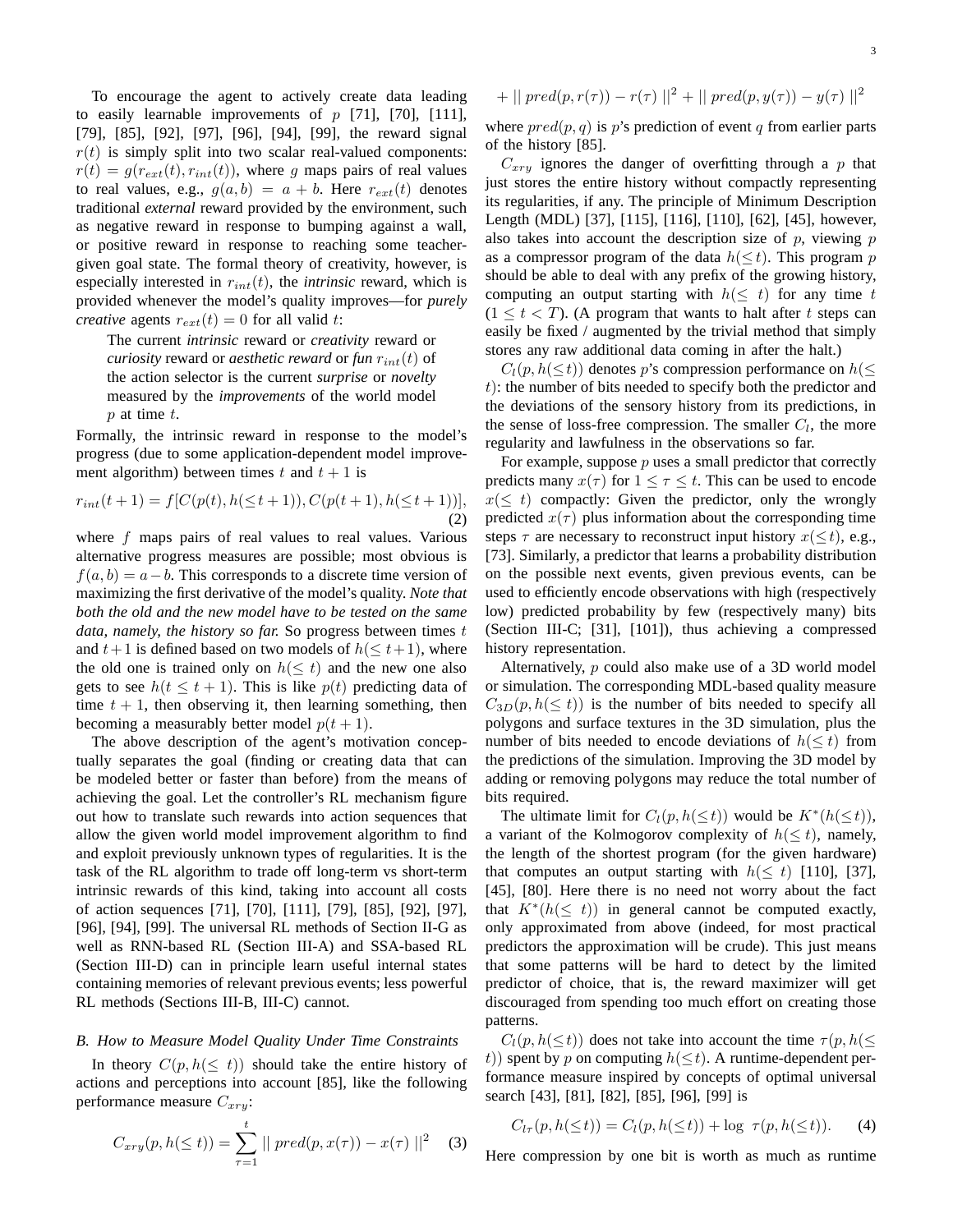reduction by a factor of  $\frac{1}{2}$ . From an asymptotic optimalityoriented point of view this is one of the best ways of trading off storage and computation time [43], [81], [82].

In practical applications (Section III) the predictor / compressor of the continually growing data typically will have to calculate its output online, that is, it will be able to use only a constant number of computational instructions per second to predict / compress new data. The goal of the possibly much slower learning algorithm must then be to improve the compressor such that it keeps operating online within those time limits, while compressing / predicting better than before. The costs of computing  $C_{xry}(p, h(\leq t))$  and  $C_l(p, h(\leq t))$ and similar performance measures are linear in  $t$ , assuming  $p$ consumes equal amounts of computation time for each single prediction. Therefore online evaluations of learning progress on the full history so far generally cannot take place as frequently as the continually ongoing online predictions.

At least some of the learning and its progress evaluations may take place during occasional "sleep" phases [85], [96]. But practical implementations so far have looked only at parts of the history for efficiency reasons: The systems described in Sections III, III-A, III-B, III-C, III-D [71], [70], [111], [79] used online settings (one prediction per time step, and constant computational effort per prediction), non-universal adaptive compressors or predictors, and approximative evaluations of learning progress, each consuming only constant time despite the continual growth of the history.

## *C. Feasibility of Loss-Free Compression, with Examples*

Any set of raw data, such as the history of some observer's previous actions & sensations & rewards including suspected noise, exhibits a pattern or regularity if there exists an algorithm that is significantly shorter than the raw data but is able to encode it without loss of information [37], [109], [110], [45]. Random noise is irregular and arbitrary and incompressible. But random-dot stereograms (e.g., a single foreground square against a more distant background) are compressible since parts of the data are just copied from others. Videos are regular as most single frames are very similar to the previous one. By encoding only the deviations, movie compression algorithms can save lots of storage space. Complex-looking fractal images are regular, as they usually look a lot like their details, being computable by very short programs that re-use the same code over and over again for different image parts. The entire universe is regular and apparently rather benign [74], [78], [88], [90]: every photon behaves the same way; gravity is the same on Jupiter and Mars, mountains usually don't move overnight but tend to remain where they are, etc.

Many data analysis techniques are natural by-products of loss-free compression. For example, data set compression is possible if the data can be separated into clusters of numerous close neighbors and few *outliers*. *Abstraction* is another typical by-product. For example, if the predictor / compressor uses a neural net, the latter will create feature hierarchies, higher layer units typically corresponding to more abstract features, fine-grained where necessary. Any good compressor will

identify shared regularities among different already existing internal data structures, to shrink the storage space needed for the whole. *Consciousness* may be viewed as a by-product of this [97], [96], since there is one thing that is involved in all actions and sensory inputs of the agent, namely, the agent itself. To efficiently encode the entire data history, it will profit from creating some sort of internal *symbol* or code (e. g., a neural activity pattern) representing itself. Whenever this representation is actively used, say, by activating the corresponding neurons through new incoming sensory inputs or otherwise, the agent could be called *self-aware* or *conscious* [97], [96].

True, any loss-free compression method will require space that grows without bound over time. But this is *not* a fundamental practical obstacle. Soon storage for 100 years of high resolution video of will be cheap. If you can store the data, do not throw it away! The data is *holy* as it is the only basis of all that can be known about the world [97], [96]. Attempts at predicting / compressing the raw data (by finding regularities / abstractions) should take place in a *separate*, typically smaller part of the storage.

Even humans may store much of the incoming sensory data. A human lifetime rarely lasts much longer than  $3 \times 10^9$ seconds. The human brain has roughly  $10^{10}$  neurons, each with  $10^4$  synapses on average. Assuming that only half of the brain's capacity is used for storing raw data, and that each synapse can store at most 6 bits, there is still enough capacity to encode the lifelong sensory input stream with a rate of at least  $10^5$  bits/s, comparable to the demands of a movie with reasonable resolution, but possibly at a much higher rate. assuming that human compressors are much smarter than those of cameras.

#### *D. Optimal Predictors vs Optimal Compressors*

For the theoretically inclined: There is a deep connection between optimal prediction and optimal compression. Consider Solomonoff's theoretically optimal, universal way of predicting the future [109], [110], [45], [32]. Given an observation sequence  $q(\leq t)$ , the Bayes formula is used to predict the probability of the next possible  $q(t + 1)$ . The only assumption is that there exists a computer program that can take any  $q(\leq t)$  as an input and compute its *a priori* probability according to the  $\mu$  prior. (This assumption is extremely general, essentially including all environments one can write scientific papers about, as mentioned above.) In general this program is unknown, hence a mixture prior is used instead to predict:

$$
\xi(q(\leq t)) = \sum_{i} w_i \mu_i(q(\leq t)),\tag{5}
$$

a weighted sum of *all* distributions  $\mu_i \in \mathcal{M}, i = 1, 2, \ldots$ where the sum of the constant positive weights satisfies  $\sum_i w_i \leq 1$ . This is indeed the best one can possibly do, in a very general sense [110], [32]. The drawback of the scheme is its incomputability, since  $M$  contains infinitely many distributions. One may increase the theoretical power of the scheme by augmenting  $M$  by certain non-enumerable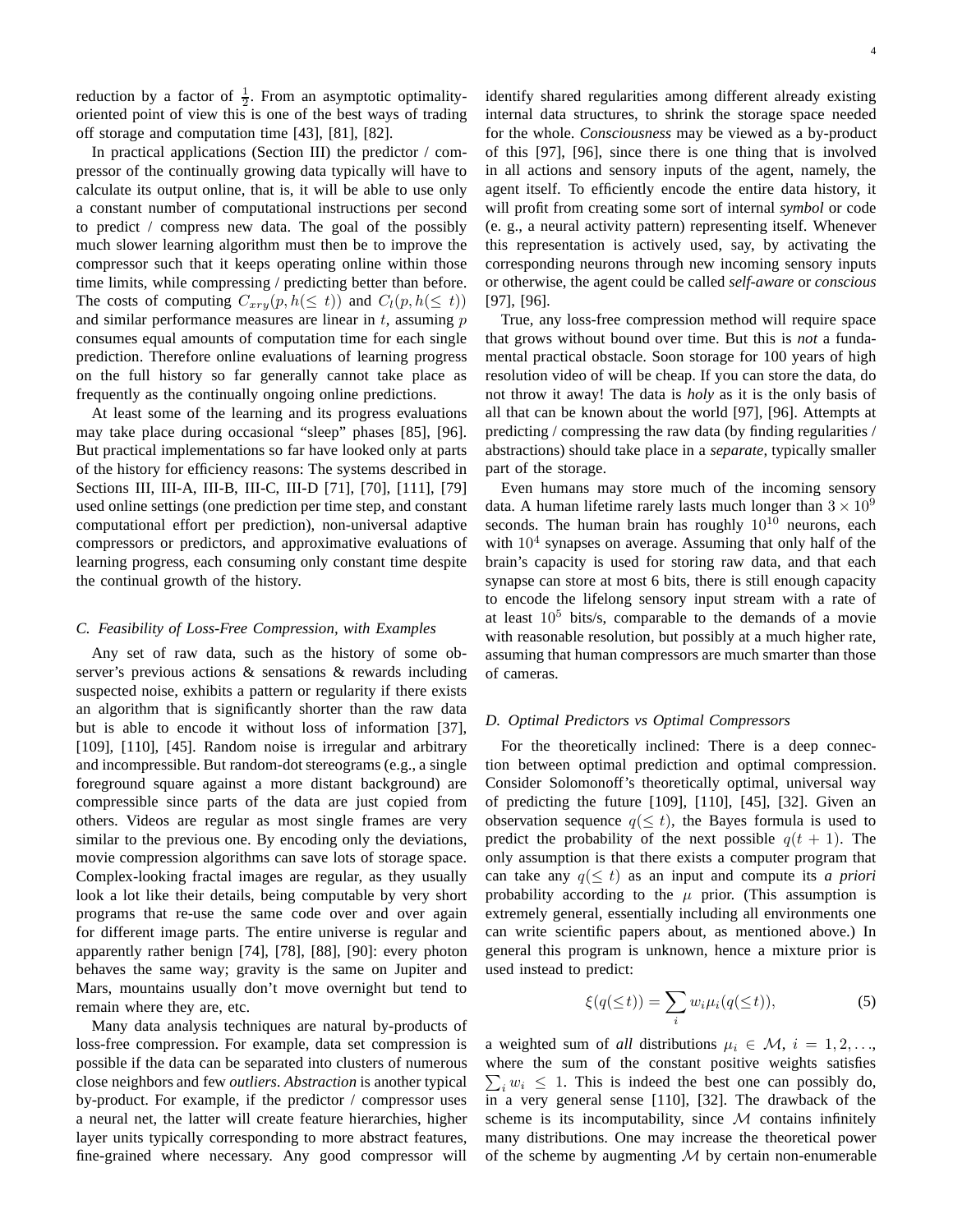but limit-computable distributions [80], or restrict it such that it becomes computable, e.g., by assuming the world is computed by some unknown but deterministic computer program sampled from the Speed Prior [81] which assigns low probability to environments that are hard to compute by any method.

Remarkably, under very general conditions both universal inductive inference [109], [110], [45] and the compressionoriented MDL approach [37], [115], [116], [62], [45] converge to the correct predictions in the limit [56]. It should be mentioned, however, that the former converges faster.

As far as discoveries of regularity and compressibility are concerned, it does not make an essential difference whether we force the system to predict the entire history of inputs and actions, or just parts thereof, or whether we allow it to focus on internal computable abstractions thereof, like the system discussed in Section III-D. Partial compressibility of selected data covered by the system's limited focus of attention implies compressibility of the whole, even if most of it is random noise.

## *E. Discrete Asynchronous Framework for Maximizing Creativity Reward*

Let  $p(t)$  denote the agent's current compressor program at time t, s(t) its current controller, and **DO:**

**Controller:** At any time  $t$  ( $1 \le t < T$ ) do:

- 1) Let  $s(t)$  use (parts of) history  $h \leq t$  to select and execute  $y(t+1)$ .
- 2) Observe  $x(t + 1)$ .
- 3) Check if there is non-zero creativity reward  $r_{int}(t + 1)$ provided by the asynchronously running improvement algorithm of the compressor / predictor (see below). If not, set  $r_{int}(t + 1) = 0$ .
- 4) Let the controller's RL algorithm use  $h(\leq t+1)$  including  $r_{int}(t + 1)$  (and possibly also the latest available compressed version of the observed data—see below) to obtain a new controller  $s(t + 1)$ , in line with objective (1). Note that some actions may actually trigger learning algorithms that compute changes of the compressor and the controller's policy, such as in Section III-D [79]. That is, the computational cost of learning can be taken into account by the reward optimizer, and the decision when and what to learn can be learnt as well [79].

**Compressor / Predictor:** Set  $p_{new}$  equal to the initial data compressor / predictor. Starting at time 1, repeat forever until interrupted by death at time  $T$ :

- 1) Set  $p_{old} = p_{new}$ ; get current time step t and set  $h_{old} =$  $h(<sub>t</sub>)$ .
- 2) Evaluate  $p_{old}$  on  $h_{old}$ , to obtain performance measure  $C(p_{old}, h_{old})$ . This may take many time steps.
- 3) Let some (possibly application-dependent) compressor improvement algorithm (such as a learning algorithm for an adaptive neural network predictor, possibly triggered by a controller action) use  $h_{old}$  to obtain a hopefully better compressor  $p_{new}$  (such as a neural net with the same size and the same constant computational effort per prediction but with improved predictive power and

therefore improved compression performance [101]). Although this may take many time steps (and could be partially performed offline during "sleep" [85], [96]),  $p_{new}$  may not be optimal, due to limitations of the learning algorithm, e.g., local maxima. (To inform the controller about beginnings of compressor evaluation processes etc., augment its input by unique representations of such events.)

- 4) Evaluate  $p_{new}$  on  $h_{old}$ , to obtain  $C(p_{new}, h_{old})$ . This may take many time steps.
- 5) Get current time step  $\tau$  and generate creativity reward

$$
r_{int}(\tau) = f[C(p_{old}, h_{old}), C(p_{new}, h_{old})], \quad (6)
$$

e.g.,  $f(a, b) = a - b$ . (Here the  $\tau$  replaces the  $t + 1$  of eq. 2.)

This asynchronuous scheme [85], [92], [96] may cause long temporal delays between controller actions and corresponding creativity rewards, and may impose a heavy burden on the controller's RL algorithm whose task is to assign credit to past actions. Nevertheless, Section II-G will discuss RL algorithms for this purpose which are theoretically optimal in various senses [85], [92], [97], [96].

## *F. Continuous Time Formulation*

In continuous time [99], let  $O(t)$  denote the state of subjective observer  $O$  at time  $t$ . The subjective simplicity or compressibility or regularity or beauty  $B(D, O(t))$  of a sequence of observations and/or actions  $D$  is the negative number of bits required to encode  $D$ , given  $O(t)$ 's current limited prior knowledge and limited compression / prediction method. The observer-dependent and time-dependent subjective *Interestingness* or *Surprise* or *Aesthetic Value* I(D, O(t)) is

$$
I(D, O(t)) \sim \frac{\partial B(D, O(t))}{\partial t},\tag{7}
$$

the *first derivative* of subjective simplicity: as O improves its compression algorithm, formerly apparently random data parts become subjectively more regular and beautiful, requiring fewer and fewer bits for their encoding.

Note that there are at least two ways of having fun: execute a learning algorithm that improves the compression of the already known data (in online settings: without increasing computational needs of the compressor / predictor), or execute actions that generate more data, then learn to compress / understand the new data better.

## *G. Optimal Creativity, Given the Predictor's Limitations*

The previous sections discussed how to measure compressor / predictor improvements and how to translate them into intrinsic reward signals, but did not say much about the RL method used to maximize expected future reward. The chosen predictor / compressor class typically will have certain computational limitations. In the absence of any external rewards, one may define *optimal pure curiosity behavior* relative to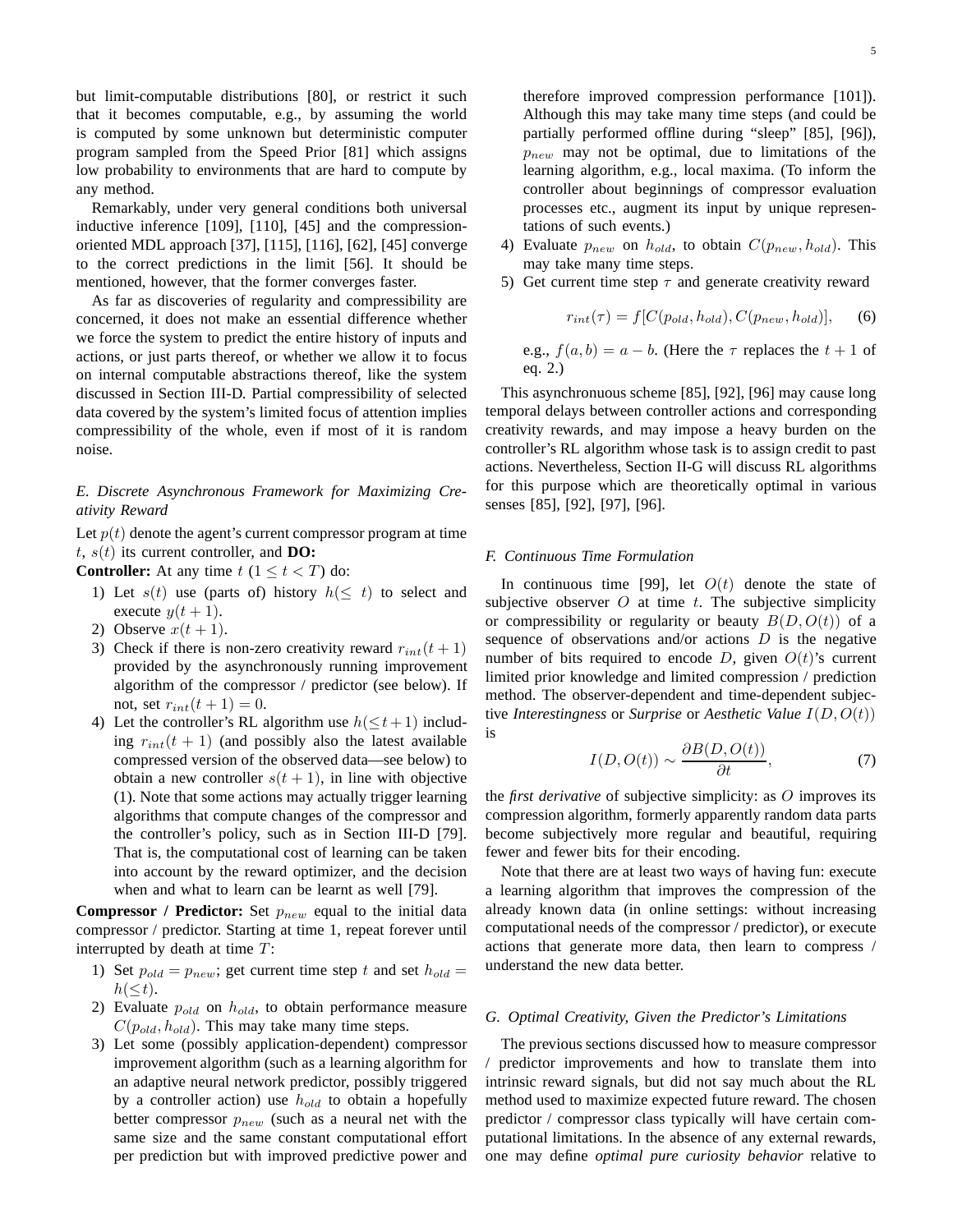these limitations: At discrete time step  $t$  this behavior would select the action that maximizes

$$
u(t) = E_{\mu} \left[ \sum_{\tau=t+1}^{T} r_{int}(\tau) \mid h(\leq t) \right]. \tag{8}
$$

Since the true, world-governing probability distribution  $\mu$  is unknown, the resulting task of the controller's RL algorithm may be a formidable one. As the system is revisiting previously incompressible parts of the environment, some of those will tend to become more subjectively compressible, and while the corresponding curiosity rewards may first go up, they will eventually decrease once the new regularity has been learnt. A good RL algorithm must somehow detect and then *predict* this decrease, and act accordingly. Traditional RL algorithms [35], however, do not provide any theoretical guarantee of optimality for such situations.

Is there a best possible, universal RL algorithm that comes as close as any other computable one to maximizing objective (8)? Indeed, there is. Its drawback, however, is that it is not computable in finite time. Nevertheless, it serves as a reference point for defining what is achievable at best, that is, what's *optimal* creativity.

Readers who are not interested in the corresponding theory may skip the remainder of this section and jump immediately to the practical implementations of Section III. For the others, the next paragraphs will outline how the universal approaches work. Optimal inductive inference as defined in Section II-D can be extended by formally including the effects of executed actions, to define an optimal action selector maximizing future expected reward. At any time  $t$ , Hutter's theoretically optimal (yet uncomputable) RL algorithm AIXI [32] uses such an extended version of Solomonoff's scheme to select those action sequences that promise maximal future reward up to some horizon  $T$  (e.g., twice the lifetime so far), given the current data  $h(\leq t)$ . That is, in cycle  $t + 1$ , AIXI selects as its next action the first action of an action sequence maximizing ξ-predicted reward up to the given horizon, appropriately generalizing eq. (5). AIXI uses observations optimally [32]: the Bayes-optimal policy  $p^{\xi}$  based on the mixture  $\xi$  is selfoptimizing in the sense that its average utility value converges asymptotically for all  $\mu \in \mathcal{M}$  to the optimal value achieved by the Bayes-optimal policy  $p^{\mu}$  which knows  $\mu$  in advance. The necessary and sufficient condition is that  $M$  admits selfoptimizing policies. The policy  $p^{\xi}$  is also Pareto-optimal in the sense that there is no other policy yielding higher or equal value in *all* environments  $\nu \in \mathcal{M}$  and a strictly higher value in at least one [32].

AIXI as above needs unlimited computation time. Its computable variant AIXI*(t,l)* [32] has asymptotically optimal runtime but may suffer from a huge constant slowdown. To take the consumed computation time into account in a general, optimal way, one may use the recent Gödel machines [83], [86], [84], [98] instead. They represent the first class of mathematically rigorous, fully self-referential, self-improving, general, optimally efficient problem solvers, and are applicable to the problem embodied by objective (8). The initial software  $S$  of such a Gödel machine contains an initial problem

solver, e.g., some typically sub-optimal RL method [35]. It also contains an asymptotically optimal initial proof searcher, typically based on an online variant of Levin's *Universal Search* [43], which is used to run and test *proof techniques*. Proof techniques are programs written in a universal language implemented on the Gödel machine within  $S$ . They are in principle able to compute proofs concerning the system's own future performance, based on an axiomatic system A encoded in S. A describes the formal *utility* function, in the present case eq. (8), the hardware properties, axioms of arithmetic and probability theory and data manipulation etc, and  $S$  itself, which is possible without introducing circularity [98]. Inspired by Kurt Gödel's celebrated self-referential formulas (1931), the Gödel machine rewrites any part of its own code (including the proof searcher) through a self-generated executable program as soon as its *Universal Search* variant has found a proof that the rewrite is *useful* according to objective (8). According to the Global Optimality Theorem [83], [86], [84], [98], such a self-rewrite is globally optimal—no local maxima possible! since the self-referential code first had to prove that it is not useful to continue the search for alternative self-rewrites. If there is no provably useful optimal way of rewriting  $S$  at all, then humans will not find one either. But if there is one, then S itself can find and exploit it. Unlike the previous *non*self-referential methods based on hardwired proof searchers [32], Gödel machines not only boast an optimal *order* of complexity but can optimally reduce (through self-changes) any slowdowns hidden by the  $O($ )-notation, provided the utility of such speed-ups is provable [87], [91], [89].

*Limitations of the "universal" approaches:* The methods above are optimal in various ways, some of them not only computable but even optimally time-efficient in the asymptotic limit. Nevertheless, they leave open an essential remaining practical question: If the agent can execute only a fixed number of computational instructions per unit time interval (say, 10 trillion elementary operations per second), what is the best way of using them to get as close as possible to the theoretical limits of universal AIs? Especially when external rewards are very rare, as is the case in many realistic environments? As long as there is no good answer this question, one has to resort to approximations and heuristics when it comes to practical applications. The next section reviews what has been achieved so far along these lines, discussing our implementations of IM-based agents from the 1990s; quite a few aspects of these concrete systems are still of relevance today.

# III. PREVIOUS IMPLEMENTATIONS OF INTRINSICALLY MOTIVATED AGENTS: PROS AND CONS

The above mathematically rigorous framework for optimal curiosity and creativity (2006-) was established *after* first approximations thereof were implemented (1991, 1995, 1997- 2002). Sections III-A, III-B, III-C, III-D will discuss advantages and limitations of online learning systems described in the original publications on artificial intrinsic motivation [71], [70], [111], [77] which already can be viewed as example implementations of a compression progress drive or prediction progress drive that encourages the discovery or creation of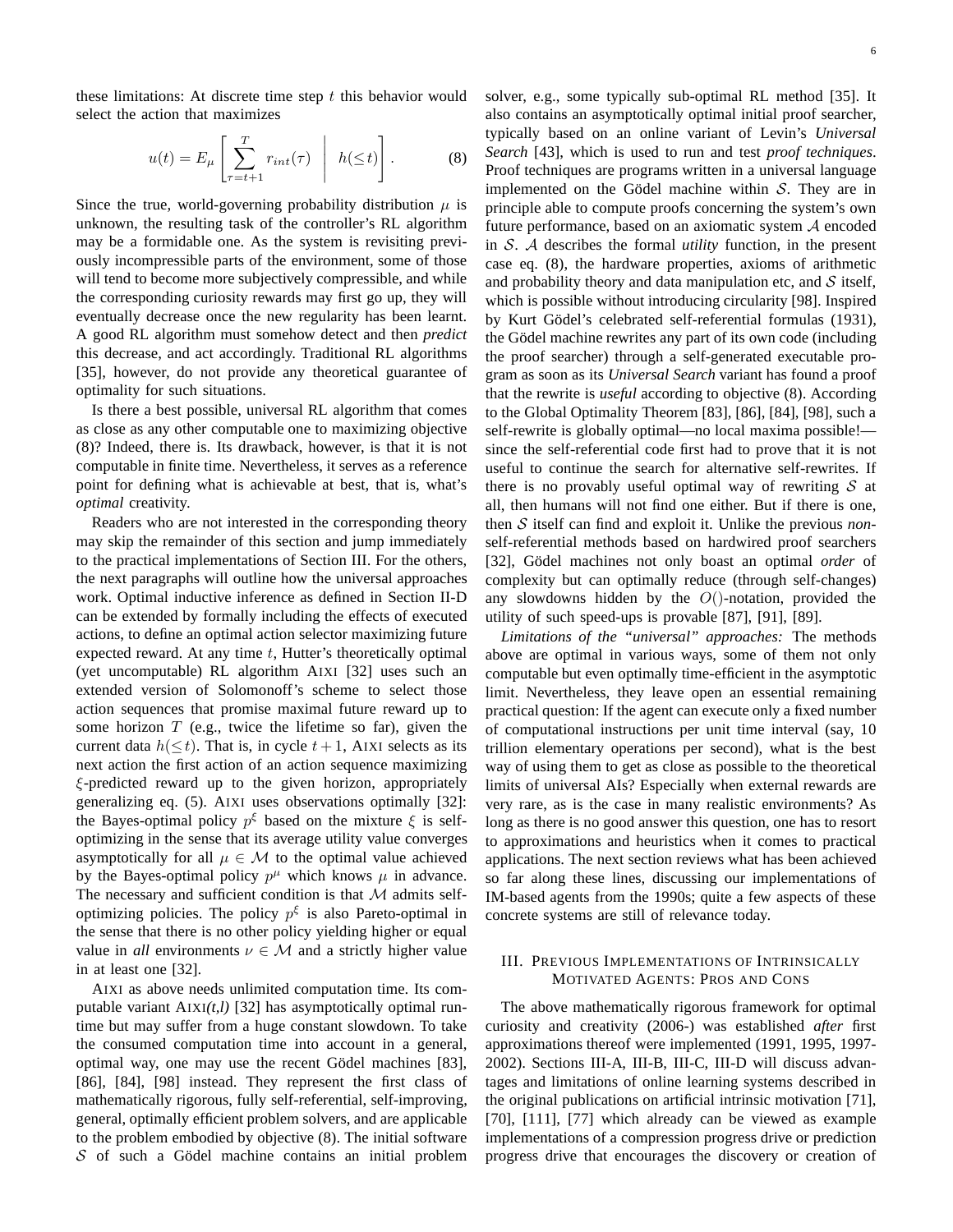surprising patterns. Some elements of this earlier work are believed to remain essential for creating systems that are both theoretically sound and *practical*.

#### *A. Intrinsic Reward for Prediction Error (1990)*

Early work [67], [71] describes a predictor based on an adaptive world model implemented as a recurrent neural network (RNN) (in principle a rather powerful computational device, even by today's machine learning standards), predicting sensory inputs including reward signals from the entire previous history of actions and inputs. A second RNN (the controller) uses the world model and gradient descent to search for a control policy or program maximizing the sum of future expected rewards according to the model. Some of the rewards are intrinsic curiosity rewards, which are proportional to the predictor's errors. So the same mechanism that is used for normal goal-directed learning is used for implementing creativity and curiosity and boredom—there is no need for a separate system aiming at improving the world model.

This first description of a general, curious, world-exploring RL agent implicitly and optimistically assumes that the predictor will indeed improve by motivating the controller to go to places where the prediction error is high. One drawback of the prediction error-based approach is that it encourages the controller to focus its search on those parts of the environment where there will always be high prediction errors due to noise or randomness, or due to computational limitations of the predictor. This may *prevent* learning progress instead of promoting it, and motivates the next subsection, whose basic ideas could be combined with the RL method of [67], [71], but this has not been done yet.

Another potential drawback is the nature of the particular RNN-based RL method. Although the latter has the potential to learn internal memories of previous relevant sensory inputs, and thus is not limited to Markovian interfaces between agent and environment [72], like all gradient-based methods it may suffer from local minima, as well as from potential problems of online learning, since gradients for the recurrent RL controller are computed with the help of the dynamically changing, online learning recurrent predictive world model. Apart from this limitation, the RNN of back then were less powerful than today's LSTM RNN [28], [100], which yielded state of the art performance in challenging applications such as connected handwriting recognition [24], and should be used instead.

#### *B. Intrinsic Reward for World Model Improvements (1991)*

Follow-up work [69], [70] points out that one should not focus on the errors of the predictor, but on its improvements. The basic principle can be formulated as follows: *Learn a mapping from actions (or action sequences) to the expectation of future performance improvement of the world model. Encourage action sequences where this expectation is high.* This is essentially the central principle of Section II-A.

Two implementations were described: The first models the reliability of the predictions of the adaptive predictor by a separate, so-called confidence network. At any given time, reinforcement for the model-building control system is created in proportion to the current *change* or *first derivative* of the reliability of the adaptive predictor. The "curiosity goal" of the

control system (it might have additional "pre-wired" external goals) is to maximize the expectation of the cumulative sum of future positive or negative changes in prediction reliability.

The second implementation replaces the confidence network by a network  $H$  which at every time step is trained to predict the current *change* of the model network's output due to the model's learning algorithm. That is,  $H$  will learn to approximate the expected *first derivative* of the model's prediction error, given the inputs. The *absolute value* of H's output is taken as the intrinsic reward, thus rewarding learning progress.

While the neural predictor of the implementations is computationally less powerful than the recurrent one of Section III-A [71], there is a novelty, namely, an explicit (neural) adaptive model of the predictor's improvements, measured in terms of mean squared error (MSE). This model essentially learns to predict the predictor's changes (the prediction derivatives). For example, although noise is unpredictable and leads to wildly varying target signals for the predictor, in the long run these signals do not change the adaptive predictor's parameters much, and the predictor of predictor changes is able to learn this. A variant of the standard RL algorithm Qlearning [114] is fed with curiosity reward signals proportional to the expected long-term predictor changes; thus the agent is intrinsically motivated to make novel patterns within the given limitations. In fact, one may say that the system tries to maximize an approximation of the (discounted) sum of the expected first derivatives of the data's subjective predictability, thus also maximizing an approximation of the (discounted) sum of the expected changes of the data's subjective compressibility (the surprise or novelty).

Both variants avoid the theoretically desirable but impractical regular evaluations of the predictor on the entire history so far, as discussed in Section II-B. Instead they monitor the recent effects of learning on the learning mechanism (a neural network in this case). Experiments illustrate the advantages of this type of directed, curious exploration over traditional random exploration.

One RL method-specific drawback is given by the limitations of standard Markovian RL [72], which assumes the current input tells the agent everything it needs to know, and does not work well in realistic scenarios where it has to learn to memorize previous relevant inputs to select optimal actions. For general robots scenarios more powerful RL methods are necessary, such as those mentioned in Section III-A and other parts of the present paper.

Any RL algorithm has to deal with the fact that intrinsic rewards vanish where the predictor becomes perfect. In the simple toy world [69], [70] this is not a problem, since the agent continually updates its Q-values based on recent experience. But since the learning rate is chosen heuristically (as usual in RL applications), this approach lacks the theoretical justification of the general framework of Section II.

For probabilistic worlds there are prediction error measures that are more principled than MSE. This motivates research described next.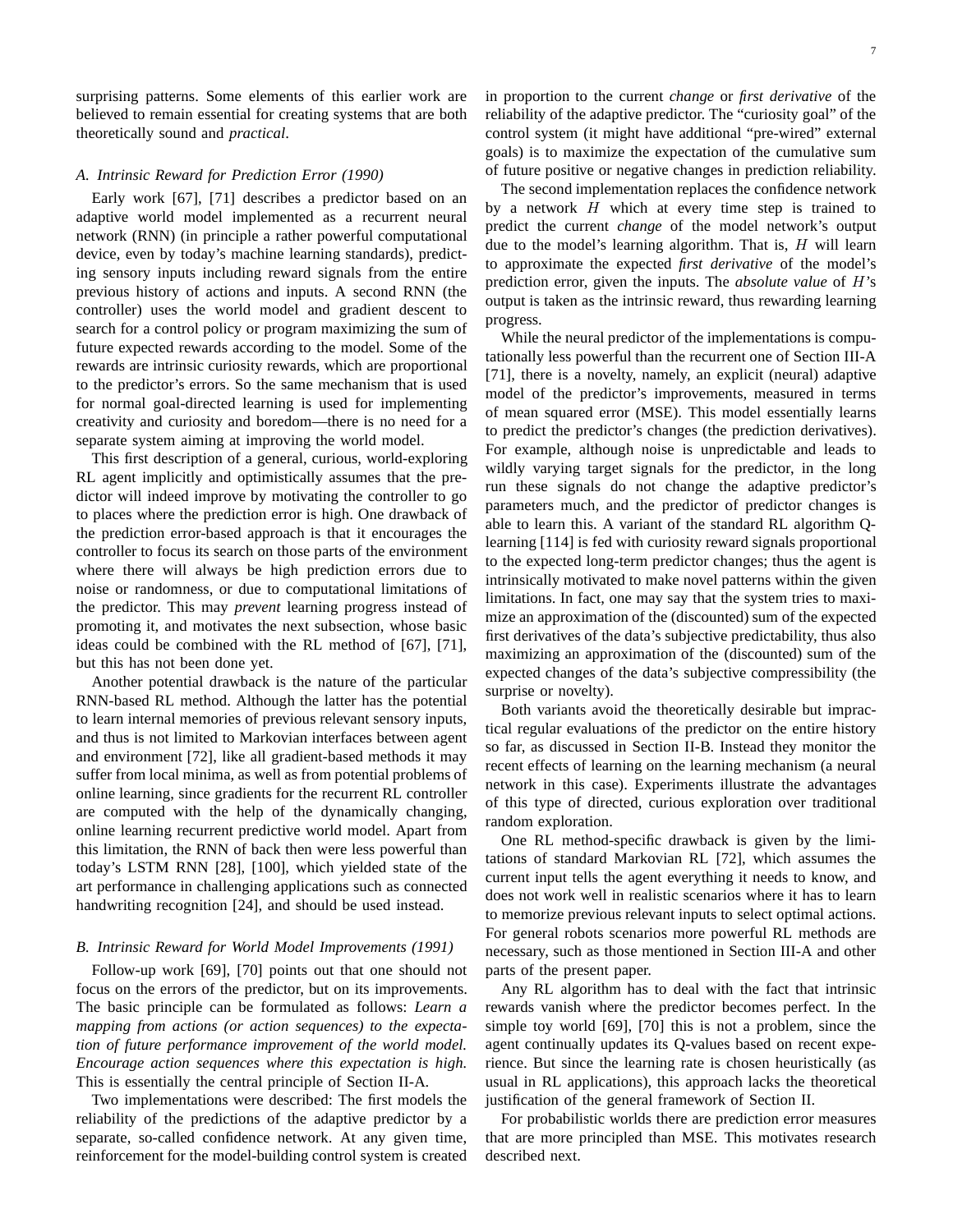# *C. Intrinsic Reward Depending on the Relative Entropy between Agent's Prior and Posterior (1995)*

Follow-up work (1995) describes an information theoryoriented variant of the approach in non-deterministic worlds [111]. Here the curiosity reward is proportional to the predictor's surprise / information gain [15], measured as the Kullback-Leibler distance [39] between the learning predictor's subjective probability distributions on possible next events before and after new observations - the relative entropy between its prior and posterior, essentially another measure of learning progress. Again experiments show the advantages of this type of curious exploration over conventional random exploration.

Since this implementation also uses a traditional RL method [114] instead of a more general one, the discussion of RL method-specific drawbacks in previous subsections remains valid here as well.

Note the connection to Section II: the concepts of Huffman coding [31] and relative entropy between prior and posterior immediately translate into a measure of learning progress reflecting the number of saved bits—a measure of improved data compression.

Note also, however, a drawback of this naive probabilistic approach to data compression: it is unable to discover more general types of *algorithmic* compressibility [45] as discussed in Section II. For example, the decimal expansion of  $\pi$  looks random and incompressible but isn't: there is a very short algorithm computing all of  $\pi$ , yet any finite sequence of digits will occur in  $\pi$ 's expansion as frequently as expected if  $\pi$ were truly random, that is, no simple statistical learner will outperform random guessing at predicting the next digit from a limited time window of previous digits. More general *program* search techniques are necessary to extract the underlying algorithmic regularity. This motivates the universal approach discussed in Section II, but also the research on a more general practical implementation described next.

# *D. Learning Programs & Skills Through Zero Sum Intrinsic Reward Games (1997-2002)*

The universal variants of the principle of novel pattern creation of Section II focused on theoretically optimal ways of measuring learning progress & fun, as well as mathematically optimal ways of selecting action sequences or experiments within the framework of artificial creativity [85], [92], [97], [96]. These variants take the entire lifelong history of actions and observations into account, and make minimal assumptions about the nature of the environment, such as: the (unknown) probabilities of possible event histories are at least enumerable. The resulting systems exhibit "mathematically optimal curiosity and creativity" and provide a yardstick against which all less universal intrinsically motivated systems can be measured. However, most of them ignore important issues of time constraints in online settings. For example, in practical applications one cannot frequently measure predictor improvements by testing predictor performance on the entire history so far. The costs of learning and testing have to be

taken into account. This insight drove the research discussed next.

To address the computational costs of learning, and the costs of measuring learning progress, computationally powerful controllers and predictors [77], [79] were implemented as two very general, co-evolving, symmetric, opposing modules called the *right brain* and the *left brain*, both able to construct self-modifying probabilistic programs written in a universal programming language (1997-2002). An internal storage for temporary computational results of the programs is viewed as part of the changing environment. Each module can suggest experiments in the form of probabilistic algorithms to be executed, and make predictions about their effects, *betting intrinsic reward* on their outcomes. The opposing module may accept such a bet in a zero-sum game by making a contrary prediction, or reject it. In case of acceptance, the winner is determined by executing the algorithmic experiment and checking its outcome; the intrinsic reward eventually gets transferred from the surprised loser to the confirmed winner. Both modules try to maximize their intrinsic reward using a rather general RL algorithm (the so-called success-story algorithm SSA [103]) designed for complex stochastic policies alternative RL algorithms could be plugged in as well. Thus both modules are motivated to discover *truly novel* algorithmic patterns, where the dynamically changing subjective baseline for novelty is given by what the opponent already knows about the (external or internal) world's repetitive patterns. Since the execution of any computational or physical action costs something (as it will reduce the cumulative reward per time ratio), both modules are motivated to focus on those parts of the dynamic world that currently make learning progress *easy*, to minimize the costs of identifying promising experiments and executing them. The system learns a partly hierarchical structure of more and more complex skills or programs necessary to solve the growing sequence of self-generated tasks, reusing previously acquired simpler skills where this is beneficial. Experimental studies [79] exhibit several sequential stages of emergent developmental sequences, with and without external reward.

Many ingredients of this system may be just what one needs to build *practical yet sound* curious and creative systems that never stop expanding their knowledge about what can be done in a given world, although future re-implementations should probably use alternative reward optimizers that are more general and powerful than SSA [103], such as variants of the Optimal Ordered Problem Solver [82].

## *E. Improving Real Reward Intake (1991-)*

The references above demonstrated in several experiments that the presence of intrinsic reward or curiosity reward can actually speed up the collection of *external* reward.

However, the previous papers also pointed out that it is always possible to design environments where the bias towards regularities introduced through artificial curiosity can lead to worse performance—curiosity can indeed kill the cat.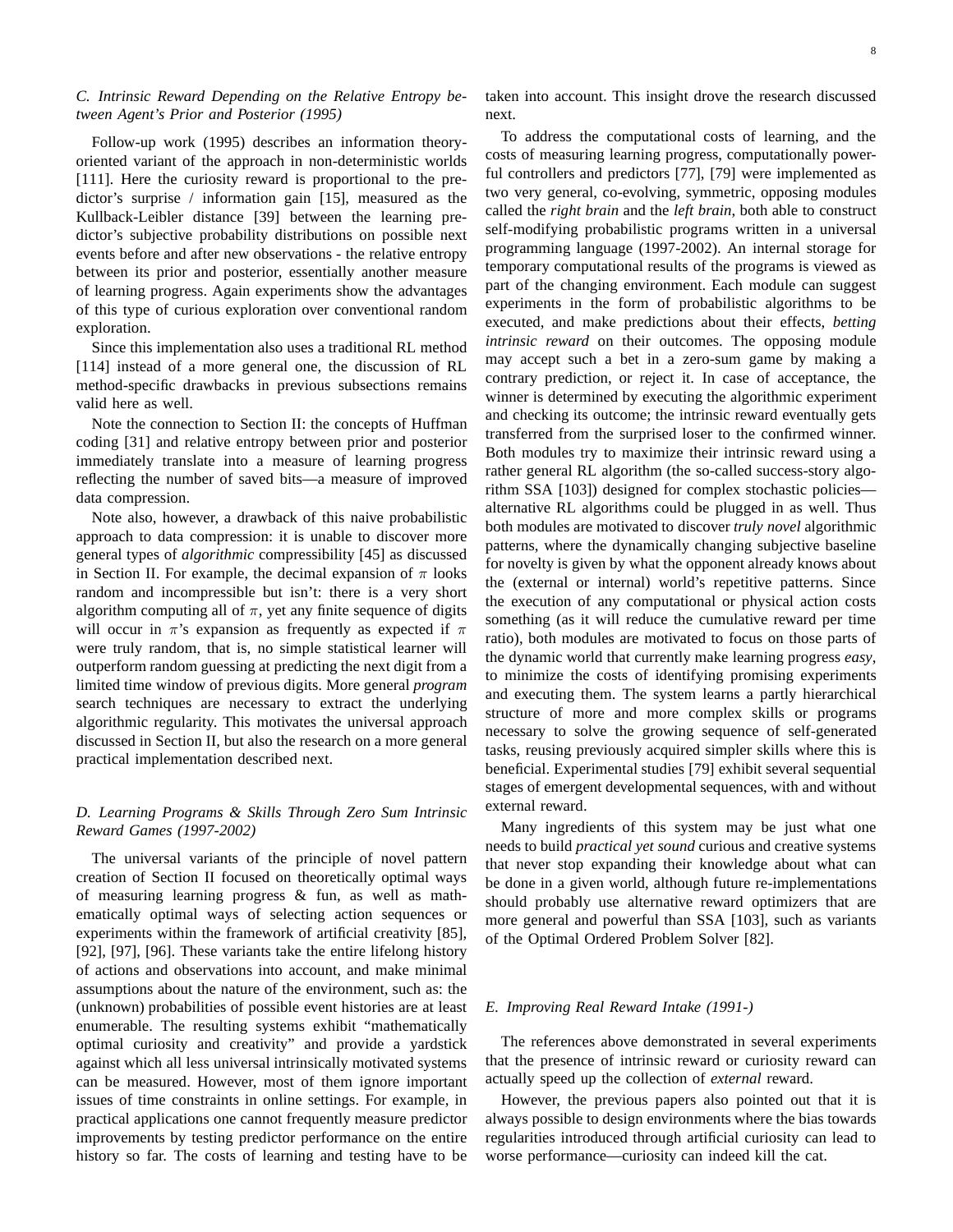#### IV. RELATION TO WORK BY OTHERS

#### *A. Beyond Traditional Information Theory*

How does the notion of surprise in the theory of creativity differ from the notion of surprise in traditional information theory? Consider two extreme examples of uninteresting, unsurprising, boring data: A vision-based agent that always stays in the dark will experience an extremely compressible, soon totally predictable history of unchanging visual inputs. In front of a screen full of white noise conveying a lot of information and "novelty" and "surprise" in the traditional sense of Boltzmann and Shannon [106], however, it will experience highly unpredictable and fundamentally incompressible data. As pointed out since the early 1990s, according to the theory of creativity, in both cases the data is not *surprising* but *boring* [79], [92] as it does not allow for further compression progress—there is no novel pattern. Therefore the traditional notion of surprise is rejected. Neither the arbitrary nor the fully predictable is *truly* novel or surprising. Only data with still *unknown* algorithmic regularities are [71], [70], [111], [79], [85], [92], [97], [96], for example, a previously unknown song containing a subjectively novel harmonic pattern. That's why one really has to measure the *progress of the learning predictor* to compute the degree of surprise. (Compare Section IV-E2 for a related discussion on what's aesthetically pleasing.)

## *B. Beyond Traditional Active Learning*

How does the theory generalize the traditional field of **active learning**, e.g., [15]? To optimize a function may require expensive data evaluations. Original active learning is limited to supervised classification tasks, e. g., [15], [33], [47], [105], [55], [12], [2], asking which data points to evaluate next to maximize information gain, typically (but not necessarily) using 1 step look-ahead, assuming all data point evaluations are equally costly. The objective (to improve classification error) is given externally; there is no explicit intrinsic reward in the sense discussed in the present paper. The more general framework of creativity theory also takes formally into account:

- 1) Reinforcement learning agents embedded in an environment where there may be arbitrary delays between experimental actions and corresponding information gains, e.g., [111], [70],
- 2) The highly environment-dependent costs of obtaining or creating not just individual data points but data *sequences* of *a priori* unknown size,
- 3) Arbitrary algorithmic or statistical dependencies in sequences of actions & sensory inputs, e.g., [79], [85],
- 4) The computational cost of learning new skills, e.g., [79].

While others recently have started to study active RL as well, e. g., Brafman and Tennenholtz (R-MAX Algorithm [10]), Li *et al* (KWIK-framework [44]), Strehl *et al* [112], our more general systems measure and maximize *algorithmic* [110], [37], [45], [80] novelty (learnable but previously unknown compressibility or predictability) of self-generated spatio-temporal patterns in the history of data and actions [85], [92], [97], [96].

## *C. Relation to Hand-Crafted Interestingness*

Lenat's discovery system EURISKO [41], [42] has a preprogrammed interestingness measure which was observed to become more an more inappropriate ("stagnation" problem) as EURISKO created new concepts from old ones with the help of human intervention. Unsupervised systems based on creativity theory, however, continually redefine what's interesting based on what's currently easy to learn, in addition to what's already known.

#### *D. Related Implementations Since 2005*

In 2005, Baldi & Itti demonstrated experimentally that our method of 1995 (Section III-C, [111]) explains certain patterns of human visual attention better than certain previous approaches [34]. Their web site http://ilab.usc.edu/surprise/ (retrieved on 17 March 2010) points out that the approaches of Section III-C [111] and [34] are formally identical.

Klyubin *et al*'s seemingly related approach to intrinsic motivation [36] of 2005 tries to maximize *empowerment* by maximizing the information an agent could potentially "inject" into its future sensory inputs via a sequence of actions. Unlike our 1995 method (Section III-C, [111]), this approach does not maximize information *gain*; in fact, the authors assume a good world model is already given, or at least learnt before *empowerment* is measured (D. Polani, personal communication, 2010). For example, using 1 step look-ahead in a deterministic and well-modeled world, their agent will prefer states where the execution of alternative actions will make a lot of difference in the immediate sensory inputs, according to the already reliable world model. Generally speaking, however, it might prefer actions leading to high-entropy, random inputs over others—compare Section III-A.

In 2005, Singh *et al* [107] also used intrinsic rewards proportional to prediction errors as in Section III-A [71], employing a different type of reward maximizer based on the option framework which can be used to specify subgoals. As pointed out earlier, it is useful to make the conceptual distinction between the objective and the means of reaching the objective: The latter is shared by the approaches of [107] and of Section III-A, the reward maximizer is different.

In related work, Schembri *et al* address the problem of learning to compose skills, assuming different skills are learnt by different RL modules. They speed up skill learning by rewarding a top level, module-selecting RL agent in proportion to the TD error of the selected module [63]—compare Section III-B.

Other researchers in the nascent field of developmental robotics [9], [57], [38], [113], [64], [20], [51], [52], [27], [26] and intrinsic reward also took up the basic idea, for example, Oudeyer *et al* [53]. They call their method "Intelligent Adaptive Curiosity" (IAC), reminiscent of our original 1991 paper on "Adaptive Curiosity" (AC) [69] (Section III-B). Like AC, IAC motivates the agent to go where it can expect learning progress with a high derivative. Oudeyer *et al* write that IAC is "intelligent" because, it *"keeps, as a side effect, the robot away both from situations which are too predictable and from situations which are too unpredictable."* That's what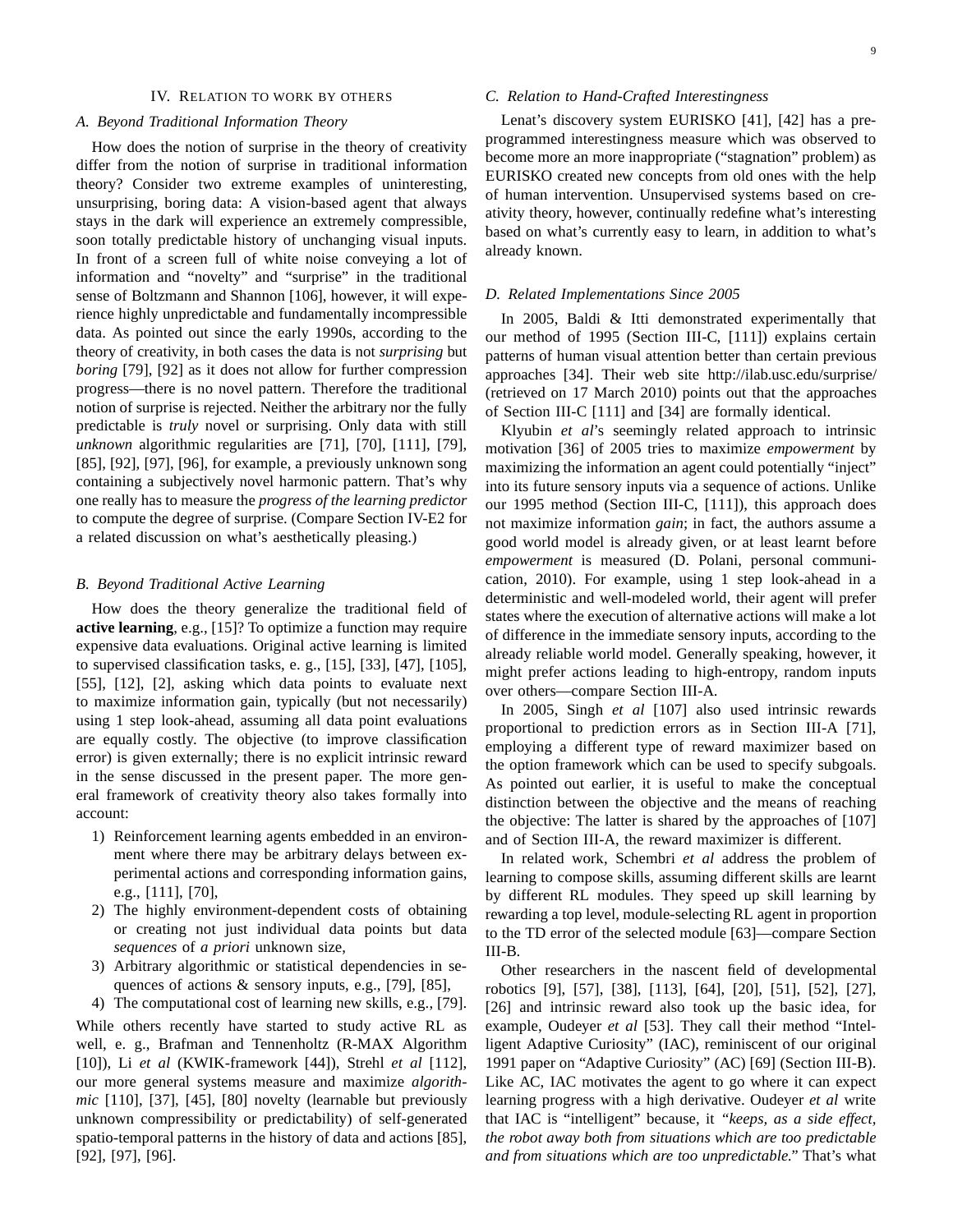the original AC does (Section III-B). However, IAC is less general than AC in the following sense: IAC is restricted to one-step look-ahead, and does not allow for delayed intrinsic rewards. That is, even a small short-term intrinsic reward will be more attractive to IAC than many huge long-term rewards. Nonetheless, an interesting aspect of IAC's greedy reward maximizer, is that it splits the state space into regions, reminiscent of algorithms by Doya [14] and Moore [49]; this might make learning more robust in certain situations.

Oudeyer *et al*'s Section III A Group 1 on "Error Maximization" [53] covers some of the topics discussed in the first paper on this subject: [71](our Section III-A). Their Section III B Group 2 on "Progress Maximization" addresses issues discussed in the first papers on this subject: [69], [70], [111] (our Sections III-B and III-C). Referring to [70] in their Section III C Group 3 on "Similarity-Based Progress Maximization," Oudeyer *et al* [53] write: *"Schmidhuber [...] provided initial implementations of artificial curiosity, but [was] not concerned with the emergent development sequence and with the increase of the complexity of their machines [...] They were only concerned in how far artificial curiosity can speed up the acquisition of knowledge."* However, emergent development sequences with and without external rewards (and several sequential stages) were studied in follow-up papers (1997-2002) [77], [79] (Section III-D) containing action frequency plots similar to those of Oudeyer *et al* (2007). These papers also address many other issues such as continuous states (within the limits of floating point precision), whose importance is emphasized by Oudeyer *et al*, who also write: *"Another limit of this work resides within the particular formula that is used to evaluate the learning progress associated with a candidate situation, which consists of making the difference between the error in the anticipation of this situation before it has been experienced and the error in the anticipation of exactly the same situation after it has been experienced. On the one hand, this can only work for a learning machine with a low learning rate, as pointed out by the author, and will not work with, for example, one-shot learning of memory-based methods. On the other hand, considering the state of the learning machine just before and just after one single experience can possibly be sensitive to stochastic fluctuations."* However, the 1991 AC system of Section III-B is in fact precisely designed to deal with stochastic fluctuations: in states where the next input is random and unpredictable, the learning predictor's targets will fluctuate stochastically, and the system will notice this, as there is no measurable learning progress (just small predictor changes that cancel each other). And the general 2006 systems [85] (Section II) do not have any problems of the criticized type as long as the predictor's performance is always measured on the entire history so far. Oudeyer *et al* [53] also write: *"The question of whether hierarchical structures can simply selforganize without being explicitly programmed remains open,"* apparently being unaware of previous work on hierarchical RL systems that can discover their own subgoals [60], [102], [61], [118], [79], [1].

Friston *et al* [19] (2010) also propose an approach which in many ways seems similar to ours, based on free energy minimization and predictive coding. Predictive coding is a

special case of compression, e. g., [101], and free energy is another approximative measure of algorithmic compressibility / algorithmic information [45]; the latter concept is more general though. As Friston *et al* write: *"Under simplifying assumptions free energy is just the amount of prediction error",* like in the 1991 paper [71] discussed in Section III-A. Under slightly less simplifying assumptions it is the Kullback-Leibler divergence between probabilistic world model and probabilistic world, like in the 1995 paper [111] (which looks at the learning model before and after new observations; see Section III-C). Despite these similarities, however, what Friston *et al* do is to select actions that *minimize* free energy. In other words, their agents like to visit highly predictable states. As the authors write: *"Perception tries to suppress prediction error by adjusting expectations to furnish better predictions of signals, while action tries to fulfil these predictions by changing those signals. [...] In summary, under active inference, perception tries to explain away prediction errors by changing predictions, while action tries to explain them away by changing the signals being predicted."* Hence, although Friston *et al*'s approach shares buzzwords with the methods of Sections III-A, III-B, III-C, (active data selection, reinforcement learning, relative entropy, Kullback-Leibler divergence), they do *not* describe a system intrinsically motivated to learn new, previously unknown things; instead their agents really want to stabilize and make everything predictable. Friston *et al* are well aware of potential objections: *"At this point, most (astute) people say: but that means I should retire to a dark room and cover my ears."* This pretty much sums up the expected criticism. In contrast, the theory of creativity has no problem whatsoever with dark rooms—the latter get boring as soon as they are predictable; then there is no learning progress no more, that is, the first derivative of predictability / compressibility is zero, that is, the intrinsic reward is zero, that is, the rewardmaximizing agent is motivated to leave the room to find or make additional rewarding, non-random, learnable, novel patterns.

Recent related work in the field of evolutionary computation aims at increasing diversity within populations of individuals [40], [21], [23]. This can be done by measuring the "novelty" of their behaviors [21], [23] using compression distance [11], based on the idea that compressing the concatenation of similar behaviors is cheaper than compressing them separately.

# *E. Previous, Less Formal Work in Aesthetics Theory and Psychology*

Two millennia ago, Cicero already called curiosity a "passion for learning." In the recent millennium's final century, art theorists and developmental psychologists extended this view. In its final decade, the concept eventually became sufficiently formal to permit the computer implementations discussed in Section III.

*1) Developmental Psychology:* In the 1950s Berlyne and other psychologists revisited the idea of curiosity as the motivation for exploratory behavior [5], [6], emphasizing the importance of novelty [5] and nonhomeostatic drives [25]. Piaget [54] explained explorative learning behavior of children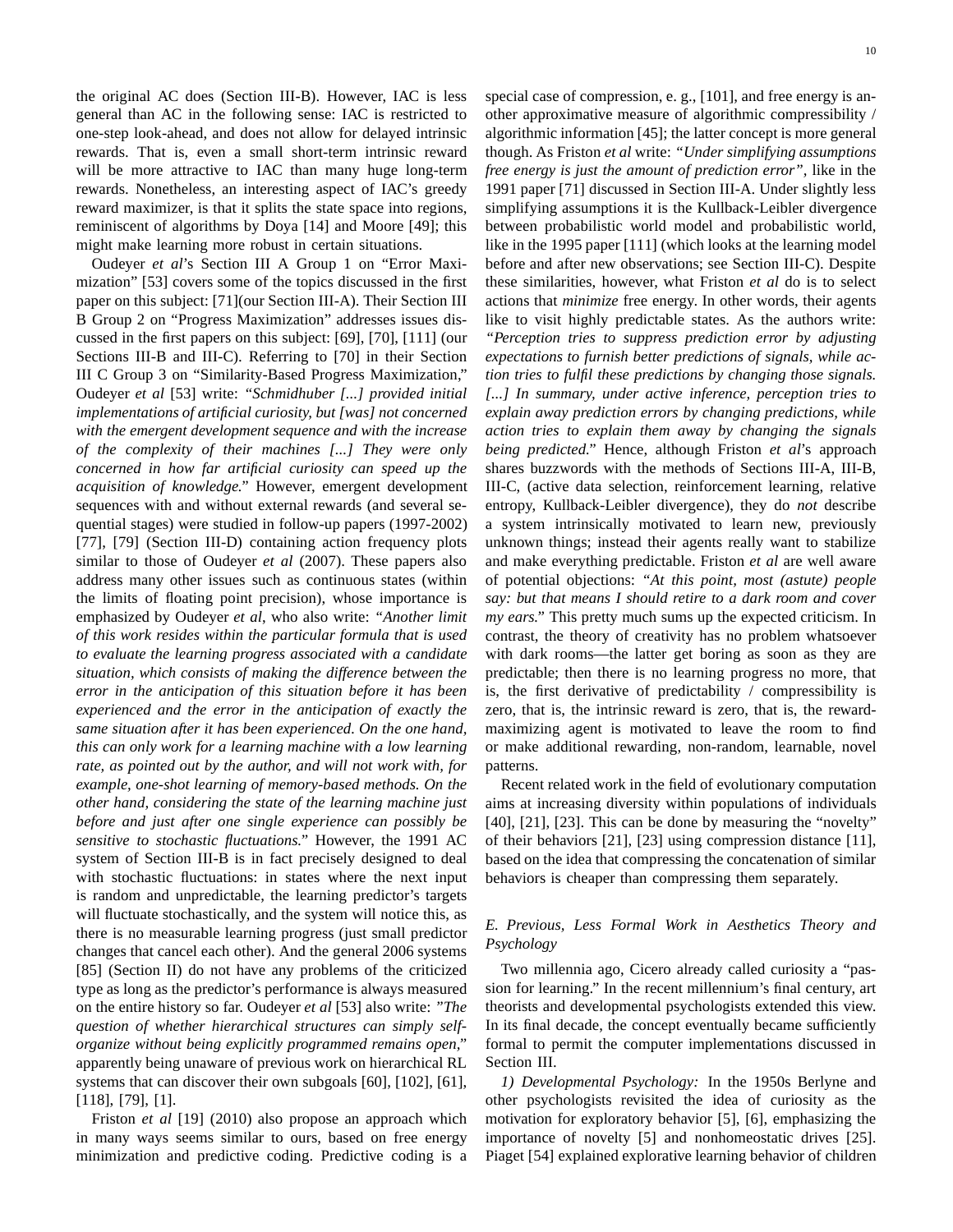through his concepts of assimilation (new inputs are embedded in old schemas—this may be viewed as a type of compression) and accommodation (adapting an old schema to a new input this may be viewed as a type of compression improvement). All those ideas were informal, without providing details necessary to permit the construction of artificially curious agents.

*2) Aesthetics Theory:* The closely related field of aesthetics theory [7], [48], [4], [16], [50], [18] emerged even earlier in the 1930s. Why are some objects, such as works of art, more interesting or aesthetically rewarding than others? Why are humans somehow intrinsically motivated to observe them, even when they seem totally unrelated to solving typical problems such as hunger, and even when the action of observation requires a serious effort, such as spending hours to get to the museum? Some of the previous attempts at explaining aesthetic experience in the context of information theory [7], [48], [4], [16], [50], [18] tried to quantify the intrinsic aesthetic reward through the idea of an *"ideal"* ratio between expected and unexpected information conveyed by some aesthetic object (its *"order"* vs its *"complexity"*). For example, using certain measures based on information theory [106], Bense [4] argued for an ideal ratio of  $1/e \sim 37\%$ . Generally speaking, however, these approaches also were not detailed and formal enough to construct artificial, intrinsically motivated, creative agents.

The theory of fun & creativity does not have to postulate an objective ideal ratio of this kind. Instead, and unlike some of the previous works that already emphasized the significance of the subjective observer [16], [18], [17], its dynamic formal measure of interestingness reflects the *change* in the number of bits required to encode an object, and explicitly takes into account the subjective observer's prior knowledge as well as its limited compression *improvement* algorithm. Hence the value of an aesthetic experience is not defined by the observed object *per se*, but by the algorithmic compression *progress* (or prediction *progress*) of the subjective, learning observer.

Why didn't early pioneers of aesthetic information theory put forward similar views? Perhaps because back then the fields of algorithmic information theory and adaptive compression through machine learning were still in their infancy?

## V. SIMPLE TYPOLOGY OF INTRINSIC MOTIVATION

After pointing out problems of a previous typology [52], this section will provide a natural one without those problems, addressing current confusion as to what exactly should be called intrinsic reward, clarifying that this concept is orthogonal to (a) secondary reward in RL economies, (b) internal reward for speeding up RL, (c) internal rewards for subgoals in hierarchical RL, (d) evolution of reward functions, since all of the above are driven by external reward.

#### *A. Problems with a Previous Typology*

A recently published classification of computational intrinsic motivation [52] mentions a fraction of the relevant literature since 1990, and classifies it in a way that may introduce unnecessary complexity, hiding the fact that the basic principles of intrinsic motivation are general and simple. The proposed classes of [52] are: 1 Knowledge-based models of intrinsic motivation, 1a Information theoretic and distributional models, 1b Predictive models, 1c Learning progress, 2 Competencebased models of intrinsic motivation, 2a Maximizing incompetence, 2b Maximizing competence, 3 Morphological models of intrinsic motivation, 3a Synchronicity motivation, 3b Stability and Variance motivation.

Closer inspection reveals that 1a is a special case of 1b (the probabilistic predictors/models of information theory are special types of predictors), and many instances of 1a (such as maximizing information gain) are simultaneously special cases of 1c (learning progress). So it does not seem to make sense to have 1a 1b 1c on the same level. It should be mentioned, however, that the authors originally intended to present at least 1c as a special case of 1b—misleading section labels were erroneously inserted by the editors (P. Oudeyer, personal communication, 2010).

In their section on "Morphological models", the authors seem to make again a conceptual distinction between statistical / information-theoretic predictors and other predictors of the earlier section "Knowledge-based models." Statistical knowledge, however, predicts probability distributions on possible events, instead of single, deterministic events, which are a special case. Likewise, synchronicity and stability (3a, 3b) are special cases of predictability (and therefore compressibility). For example, given two synchronous event streams, one can trivially predict the timing of the first from the timing of the second.

The authors of [52] originally intended to present 2a and 2b as examples of 2, not as sub-categories (P. Oudeyer, personal communication, 2010). Nevertheless, there is no obvious essential difference between 2 and 1, as most instances of 2 and 1 are again special cases of models that try to improve prediction mismatches (or, more generally, compressibility). To see this, note that a general predictor or compressor will try to predict / compress all accessible data including sensory inputs, reinforcement signals, executed action sequences, e.g., Section II [85]. To test behavioral competence, one must somehow compare predicted and actual outcome of some action sequence (e.g., execute robot behavior - does the final state match a predicted subgoal representation?). To test knowledge, one must do the same (e.g., move eyes here do the properties of the resulting sensory input match the prediction?). Here is a quote from [52]: *"A second major computational approach to intrinsic motivation is based on measures of competence that an agent has for achieving selfdetermined results or goals. Interestingly, this approach has not yet been studied in the computational literature."* However, this is precisely what was done in several implementations of the 1990s discussed in Sections III-B, III-C, III-D ([70], [111], [77], [79]). These systems had goals that included selfdetermined goals, namely, to execute action sequences yielding data that allowed their predictive models to improve; their RL methods simply measured competence by the amount of intrinsic reward they obtained. In particular, the system of Section III-D ([77], [79]) could design general algorithmic experiments (programs) including all kinds of computable predictions. This encompasses all kinds of computable competence tests and knowledge tests.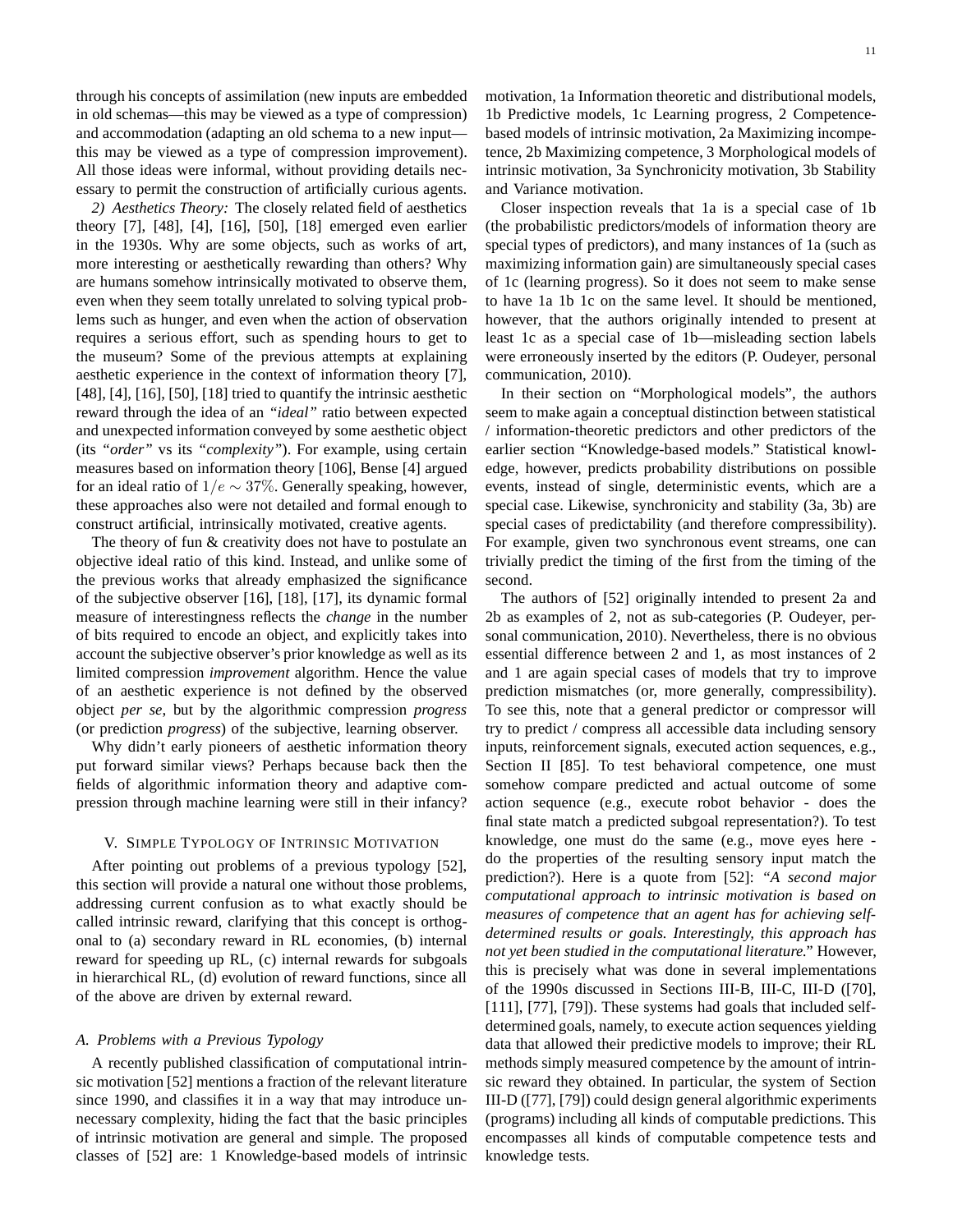#### *B. Alternative Natural Typology*

Here a conceptually simpler typology is proposed. It essentially just reflects the scheme from the introduction, and does not suffer from the problems above.

**By definition, intrinsic reward is something that is independent of external reward,** although it may sometimes help to accelerate the latter as discussed in Section III-E ([70], [111], [79]). So far, most if not all intrinsically motivated computational systems had:

- **(1)** A more or less limited adaptive predictor / compressor / model of the history of sensory inputs, internal states, reinforcement signals, actions;
- **(2)** Some sort of real-valued intrinsic reward indicative of the learning progress of **(1)**,
- **(3)** A more or less limited reinforcement learner able to maximize future expected reward.

Hence the typology just needs to classify previous systems with respect to properties and limitations of their specific instances of **(1-3)**. In the spirit of MDL we describe a compact model (in this case: a typology) of the data (in this case: various approaches to IM) by identifying what the majority of the previous IM approaches have in common.

# **(1) includes many subtypes characterized by the answers to the following questions:**

- **A)** What exactly can the predictor predict (or the compressor compress)?
- **a)** All sensory inputs as in Section III-A [71]? A preprocessed subset of the sensory inputs? For example, features indicating synchronicity of certain processes [52]? The latter may be of interest for certain limited types of IM-based learning.
- **b)** Reinforcement signals as in Section III-A [71]? (Even traditional RL agents without IM do this.)
- **c)** Controller actions as in Section II [79], [85], [92], [97], [96]? Then even in absence of sensory feedback, curious & creative agents will be motivated to learn new motor patterns, such as previously unknown dances.
- **d)** Results of internal computations through sequences of internal actions as in Section III-D [79]? This will motivate a curious agent to create novel patterns not only in the space of sensory inputs but also in the space of abstract input transformations, such as earlier learnt mappings from images of cars to an internal symbol "car". The agent will also be motivated to create purely "mental" novel patterns independent of external inputs, such as number sequences obeying previously unknown mathematical laws (corresponding to mathematical discoveries).
- **e)** Some combination of the above? All of the above as in Section III-D [79]? The latter should be the default for AGIs.
- **B)** Is the predictor deterministic as in Section III-A [71], or does it predict probability distributions on possible events as in Section III-C [111]?
- **C)** How are the predictor and its learning algorithm implemented?
- **a)** Is the predictor actually a continually changing, growing 3D model or simulation of the agent in the environment, used to predict future visual or tactile inputs, given agent actions (Section II-B)?
- **b)** Is it a traditional machine learning model? A feedforward neural network mapping pairs of actions and observations to predictions of the next observation as in Section III-B [70]? A recurrent neural network that is in principle able to deal with event histories of arbitrary size as in Section III-A [71]? A Gaussian Process? A Support Vector Machine? A Hidden Markov Model? Etc.

# **(2) includes many subtypes characterized by the answers to the following questions:**

- **A)** Is the entire history used to evaluate the predictor's performance as in Section II [85], [92], [97], [96] (in theory the correct thing to do, but sometimes impractical)? Or only recent data, e.g., the one acquired at the present time step as in Section III-B [70], or in a limited time window of recent inputs? (If so, a performance decline on earlier parts of the history may go unnoticed.)
- **B)** Which measure is used to indicate learning progress and create intrinsic reward?
- **a)** Mean squared prediction error or similar measures as in Section III-A [71], [3], [107], [36]? This may fail whenever high prediction errors do not imply expected prediction progress, e. g., in noisy environments, but also when the limitations of the predictor's learning algorithm prevent learning progress even in deterministic worlds.
- **b)** Improvements (first derivatives) of prediction error as in Section III-B [70], [52]? This properly deals with both noisy / non-deterministic worlds and the computational limitations of the predictor / compressor.
- **c)** The information-theoretic Kullback-Leibler divergence (a.k.a. relative entropy) [39] between belief distributions before and after learning steps, as in Section III-C [111], [34]? A well-founded approach, at least under the assumption that all potential statistical dependencies between inputs can indeed be modeled by the given probabilistic model, which in previous implementations (Section III-C) was limited to singular events [111], [34] as opposed to arbitrary event sequences, for efficiency reasons.
- **d)** Minimum description length (MDL)-based measures [109], [115], [110], [116], [62] comparing the number of bits required to encode the observation history before and after learning steps, as in Section II [85], [92], [97], [96]? Unlike the methods above, this approach automatically punishes unnecessarily complex predictors / compressors that overfit the data, and can easily deal with long event sequences instead of simple 1 step events. For example, if the predictor uses a 3D world model or simulation, the MDL approach will ask (Section II-B): how many bits are currently needed to specify all polygons in the simulation, and how many bits are needed to encode deviations of the sensory history from the predictions of the 3D simulation? Adding or removing polygons may reduce the total number of bits (and decrease future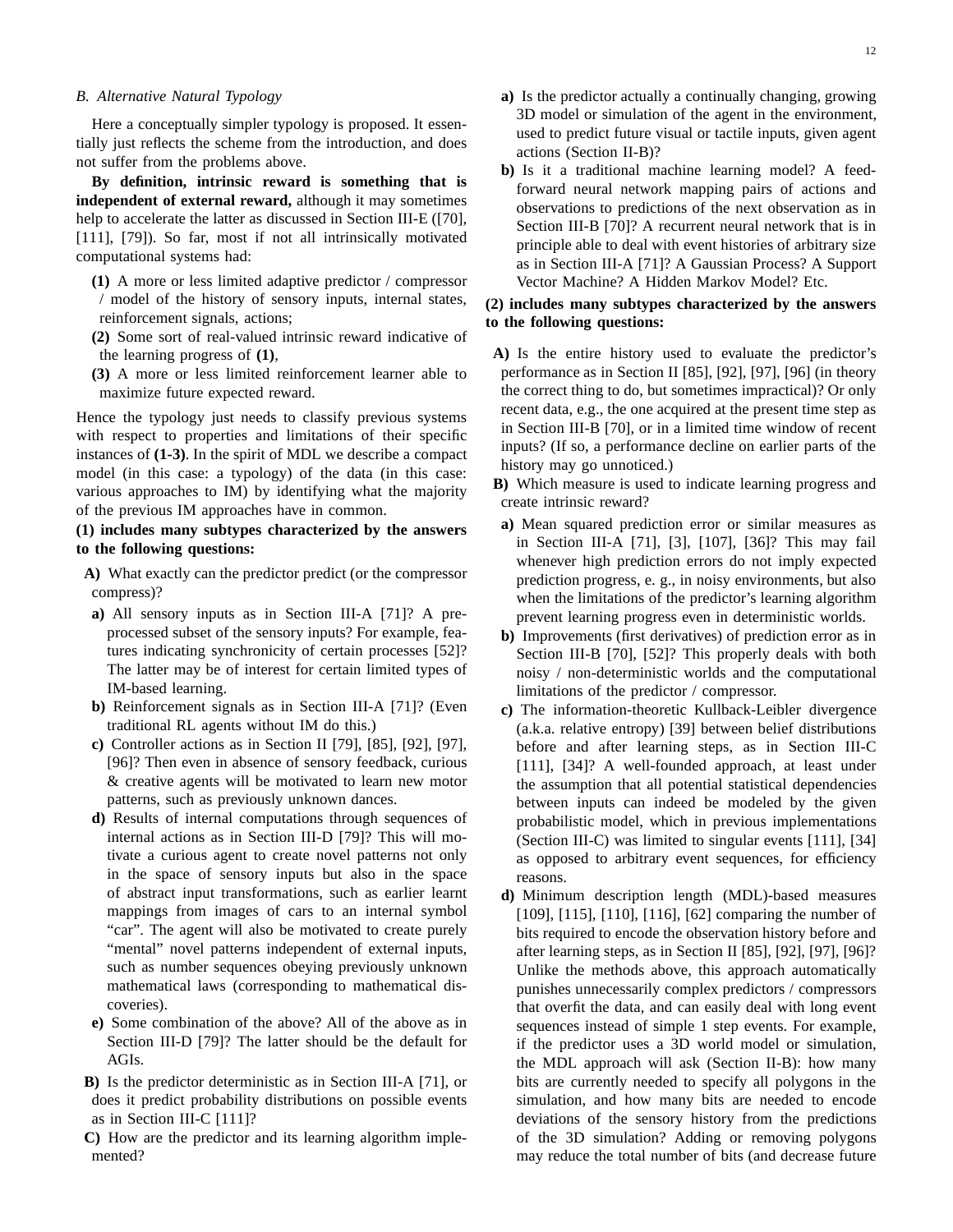prediction errors).

- **C)** Is the computational effort of the predictor and its learning algorithm taken into account when measuring its performance, as in Section II-B [77], [79], [85]? The only implementation of this (Section III-C; [77], [79]) still lacks theoretical optimality guarantees.
- **D)** Which are the relative weights of external and intrinsic reward? This is of importance as long as the latter does not vanish in environments where after some time *nothing new* can be learnt any more.

# **(3) includes many subtypes characterized by the answers to the following questions:**

- **A)** Which is the action repertoire of the controller?
- **a)** Can it produce only external motor actions, as in Section III-B [70], [111]?
- **b)** Can it also manipulate an internal mental state through internal actions as in Section III-D ([77], [79]), thus being able to deal not only with raw sensory inputs but also with internal abstractions thereof, and to create / discover novel purely mathematical patterns, like certain theoreticians who sometimes do not care much about the external world?
- **c)** Can it trigger learning processes by itself, by executing appropriate actions as in Section III-D ([77], [79])? This is important for learning when to learn and what to learn, trading off the costs of learning versus the expected benefits in terms of intrinsic and extrinsic rewards.
- **B)** Which are the perceptive abilities of the controller?
- **a)** Can it choose at any time to see any element of the entire history [85] of all sensory inputs, rewards, executed actions, internal states? Or only a subset thereof, possibly a recent one, as in Section III-B [70]? The former should be the default for AGIs.
- **b)** Does it have access to the parameters and internal state of the predictor, like in Section III-D [79]? Or just a subset thereof? Such introspective abilities are important to predict future intrinsic rewards which depend on the already existing knowledge encoded in the predictor.
- **C)** Which optimizer of expected intrinsic and extrinsic reward is used?
- **a)** A traditional Q-learner [117] able to deal with delayed rewards as long as the environment is fully observable, like in Section III-B? A more limited 1-step look-ahead learner [52] that will break down in presence of delayed intrinsic rewards? A more sophisticated RL algorithm for delayed rewards in partially observable environments [72], [35], like in Section III-A? A hierarchical, subgoallearning RL algorithm [60], [102], [61], [118], [1] or perhaps other hierarchical methods that do not learn to create subgoals by themselves [3], [107], [13]?
- **b)** An action planner using a 3D simulation of the world to generate reward-promising trajectories (see MDL example in Section II-B)?
- **c)** An evolutionary algorithm [59], [104], [29], [22] applied to recurrent neural networks [22] or other devices that compute action sequences?
- **d)** One of the recent universal, mathematically optimal RL algorithms [32], [98], like in Section II-G? Variants of universal search [43] or its incremental extension, the Optimal Ordered Problem Solver [82]?
- **e)** Something else? Obviously lots of alternative search methods can be plugged in here.
- **D)** How does the system deal with problems of online learning?
- **a)** Action sequences producing patterns that used to be novel don't get rewarded any more once the patterns are known. Can the practical reward optimizer reliably deal with this problem of vanishing rewards, like the theoretically optimal systems of Section II-G?
- **b)** Can the reward optimizer actually use the continually improving predictive world model to improve or speed up the search for a better policy? This is automatically done by the above-mentioned action planner using a continually improving 3D world simulation, and also by the RNN-based world model of the system in Section III-A [71]. Does the changing model cause problems of online learning? Are those problems dealt with in a heuristic way (e.g., small learning rates), or in a theoretically sound way as in Section II-G?

Each node or leaf of the typology above can be further expanded, thus becoming the root of additional straightforward refinements. But let us now address some of the recent confusion surrounding the concept of intrinsic motivation, and clarify what it is *not*.

## *C. Secondary Reward as an Orthogonal Issue*

Reward propagation procedures of traditional RL such as Q-learning [117] or RL economies & bucket brigade systems [30], [66], [65], [120] may be viewed as translating *rare* external rewards for achieving some goal into *frequent* internal rewards for earlier actions setting the stage. Should one call these internal "secondary" rewards intrinsic rewards? Of course not. They are just internal by-products of the method used to maximize *external* reward, which remains the only measure of overall success.

## *D. Speeding up RL as an Orthogonal Issue*

Many methods have been proposed to speed up traditional RL. Some Q-learning accelerators simply update pairs of actions and states with currently quickly changing Q-values more frequently than others (that is, Q-values with high first derivatives are favored). Others postpone updates until needed [119]. Again one should resist the temptation to confuse such types of secondary reward modulation with intrinsic reward, because the only thing important to such methods is the *external* reward. (Otherwise one would also have to call intrinsic reward many of the things that could be invented by any (possibly universal [32], [98]) RL method whose only goal is to maximize expected *external* reward.)

# *E. Subgoal Learning as an Orthogonal Issue*

Some goal-seeking RL systems search a space of possible subgoal combinations, internally rewarding subsystems whose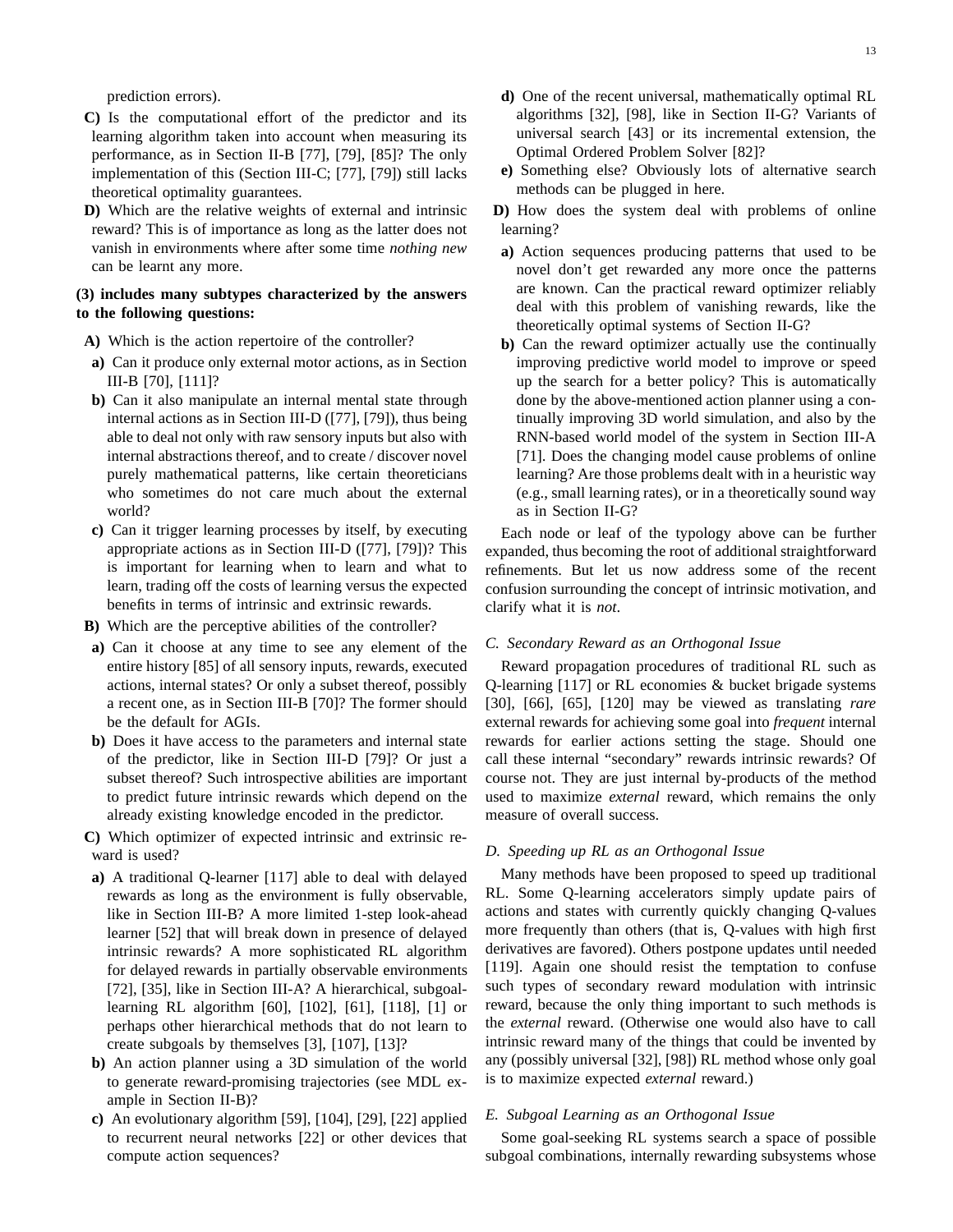policies learn to achieve those subgoals [102], [61], [118], [1]. Essentially they seek useful reward functions for the subsystems. External reward (for reaching a final goal) is used to measure the quality of subgoal combinations: good subgoals survive, others are discarded. Again the internal reward for the subsystems should not be called intrinsic reward, as it is totally driven and justified by *external* reward.

#### *F. Evolution of Reward Functions as an Orthogonal Issue*

Essentially the same argument holds for very similar methods that search a space of reward functions until they find one that helps a given RL method to achieve more reward more quickly, e.g., [46], [108]. Such methods are like the subgoal evolvers [118] of Section V-E which also evolve or search for useful reward functions. The results of this search should not be called intrinsic reward functions, since once more the only thing that counts here is the *external* reward; the rest is just implementation details of the external reward maximizer.

But didn't humans evolve to have such an intrinsic reward function? Sure, they did, but now it is there, and now it is independent of external reward, otherwise it wouldn't be intrinsic reward, by definition. Scientific papers on intrinsic reward should start from there. It is a different issue to analyze how and why evolution or another search process *invented* intrinsic rewards to facilitate satisfaction of *external* goals (such as survival).

## VI. HOW THE THEORY EXPLAINS ART, SCIENCE, HUMOR

How does the prediction progress drive / compression progress drive explain **humor**? Consider the following statement: *Biological organisms are driven by the "Four Big F's": Feeding, Fighting, Fleeing, Mating.* Some subjective observers who read this for the first time think it is funny. Why? As the eyes are sequentially scanning the text the brain receives a complex visual input stream. The latter is subjectively partially compressible as it relates to the observer's previous knowledge about letters and words and their semantics. That is, given the reader's current knowledge and current compressor, the raw data can be encoded by fewer bits than required to store random data of the same size. But the punch line after the last comma is unexpected for those who expected another "F". Initially this failed expectation results in sub-optimal data compression—storage of expected events does not cost anything, but deviations from predictions require extra bits to encode them. The compressor, however, does not stay the same forever: within a short time interval its learning algorithm kicks in and improves the performance on the data seen so far, by discovering the non-random, non-arbitrary and therefore compressible pattern relating the punch line to previous text and to the observer's previous elaborate, predictive knowledge about the "Four Big F's." This prior knowledge helps to compress the whole history including the punch line a bit better than before, which momentarily saves a few bits of storage, that is, there is quick learning progress, that is, fun. The number of saved bits (or a similar measure of learning progress) becomes the observer's intrinsic reward, possibly

strong enough to motivate him to read on in search for more reward through additional yet unknown patterns.

While most previous attempts at explaining humor (e. g., [58]) also focus on the element of surprise, they lack the essential concept of *novel pattern detection* measured by compression *progress* due to learning. This progress is zero whenever the unexpected is just random noise, and thus no fun at all. Applications of the new theory of humor can be found in recent videos [95].

How does the theory informally explain the motivation to create or perceive **art and music** [76], [75], [85], [92], [97], [96], [94]? For example, why are some melodies more interesting or aesthetically rewarding than others? Not the one the listener (composer) just heard (played) twenty times in a row. It became too subjectively predictable in the process. Nor the weird one with completely unfamiliar rhythm and tonality. It seems too irregular and contain too much arbitrariness and subjective noise. The observer (creator) of the data is interested in melodies that are unfamiliar enough to contain somewhat unexpected harmonies or beats etc., but familiar enough to allow for quickly recognizing the presence of a new learnable regularity or compressibility in the sound stream: a novel pattern! Sure, it will get boring over time, but not yet. All of this perfectly fits the principle: The current compressor of the observer or data creator tries to compress his history of acoustic and other inputs where possible. The action selector tries to find history-influencing actions such that the continually growing historic data allows for improving the compressor's performance. The interesting or aesthetically rewarding musical and other subsequences are precisely those with previously unknown yet learnable types of regularities, because they lead to compressor improvements. The boring patterns are those that are either already perfectly known or arbitrary or random, or whose structure seems too hard to understand.

Similar statements not only hold for other dynamic art including film and dance (take into account the compressibility of action sequences), but also for "static" art such as painting and sculpture, created through action sequences of the artist, and perceived as dynamic spatio-temporal patterns through active attention shifts of the observer. When not occupied with optimizing *external* reward, artists and observers of art are just following their compression progress drive!

The previous computer programs discussed in Section III already incorporated (approximations of) the basic creativity principle. But do they really deserve to be viewed as rudimentary artists and scientists? The patterns they create are novel with respect to their own limited predictors and prior knowledge, but not necessarily relative to the knowledge of sophisticated adults. The main difference to human artists / scientists, however, may be only quantitative by nature, not qualitative:

• The unknown learning algorithms of human predictors / compressors are presumably still better suited to real world data. Recall, however, that there already exist *universal,* mathematically optimal (but not necessarily practically feasible) prediction and compression algorithms (Section II-D; [32], [98]), and that ongoing research is continually pro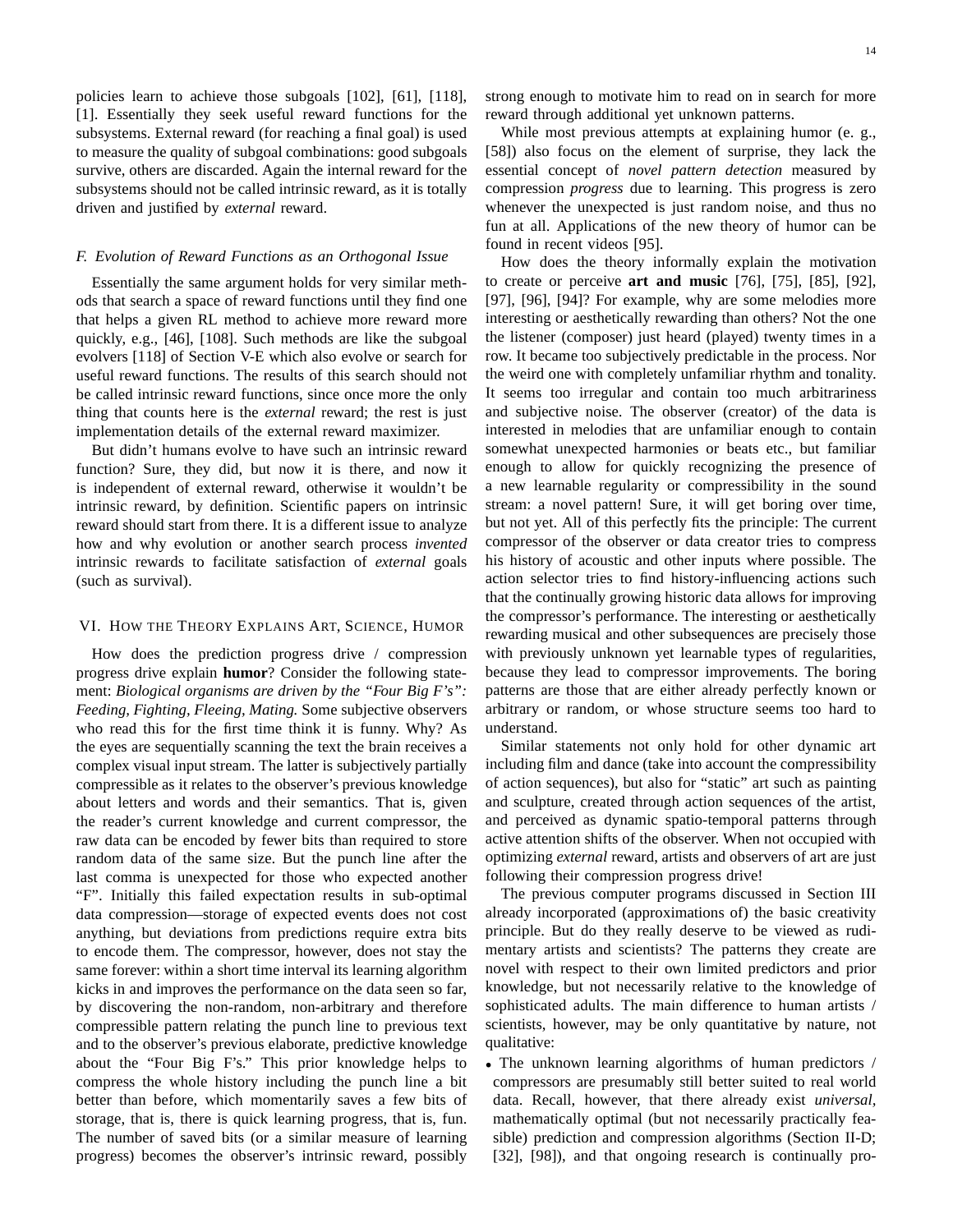ducing better and better *practical* prediction & compression methods, waiting to be plugged into the creativity framework.

- Humans may have superior reinforcement learning algorithms for maximizing rewards generated through compression improvements achieved by their predictors. Recall, however, that there already exist *universal,* mathematically *optimal* (but not necessarily practically feasible) reward optimizing algorithms (Section II-G; [32], [98]), and that ongoing research is continually producing better and better *practical* reinforcement learning methods, also waiting to be plugged into the creativity principle.
- Renowned human artists and scientists have had decades of training experiences involving a multitude of highdimensional sensory inputs and motoric outputs, while our systems so far only had a few hours with very lowdimensional experiences in limited artificial worlds. This quantitative gap, however, will narrow as IM researchers are scaling up their systems.
- Human brains still have vastly more raw computational power and storage capacity than the best artificial computers. Note, however, that this statement is unlikely to remain true for more than a few decades - currently each decade brings a hardware speed-up factor of roughly 100-1000.

Current computational limitations of artificial artists do not prevent us from already using the basic principle in humancomputer interaction to create art appreciable by humans—see example applications in references [76], [85], [92], [97], [96], [94].

How does the theory explain the nature of **inductive sciences such as physics**? If the history of the entire universe were computable, and there is no evidence against this possibility [88], then its simplest explanation would be the shortest program that computes it. Unfortunately there is no general way of finding the shortest program computing any given data [45]. Therefore physicists have traditionally proceeded incrementally, analyzing just a small aspect of the world at any given time, trying to find simple laws that allow for describing their limited observations better than the best previously known law, essentially trying to find a program that compresses the observed data better than the best previously known program. An unusually large compression breakthrough deserves the name *discovery*. For example, Newton's law of gravity can be formulated as a short piece of code which allows for substantially compressing many observation sequences involving falling apples and other objects. Although its predictive power is limited—for example, it does not explain quantum fluctuations of apple atoms—it still allows for greatly reducing the number of bits required to encode the data stream, by assigning short codes to events that are predictable with high probability [31] under the assumption that the law holds. Einstein's general relativity theory yields additional compression progress as it compactly explains many previously unexplained deviations from Newton's predictions. Most physicists believe there is still room for further advances, and this is what is driving them to invent new experiments unveiling novel, previously unpublished patterns [97], [96], [94]. When not occupied with optimizing *external* reward, physicists are also just following their compression progress drive!

## VII. CONCLUDING REMARKS & OUTLOOK

To build a creative agent that never stops generating nontrivial & novel & surprising data, we need two learning modules: (1) an adaptive predictor or compressor or model of the growing data history as the agent is interacting with its environment, and (2) a general reinforcement learner. The *learning progress* of (1) is the *fun* or intrinsic reward of (2). That is, (2) is motivated to invent things that (1) does not yet know but can easily learn.

While purely curious & creative behaviors aim at maximizing expected fun or surprise through the creation of novel patterns, the relevance of all behaviors with respect to prewired or *external* goals is measured by (delayed) external reward. Recent work has led to the first RL machines that are universal and optimal in various very general senses [32], [81], [98]—see Section II-G. Such machines can in theory find out by themselves whether curiosity and creativity are useful or useless in a given environment, and learn to behave accordingly. In realistic settings, however, external rewards are extremely rare, and one cannot expect quick progress of this type, not even by optimal machines. But typically one can learn lots of useful behaviors even in absence of external rewards: unsupervised behaviors that just lead to predictable or compressible results and thus reflect the regularities in the environment, e. g., repeatable patterns in the world's reactions to certain action sequences. In this paper the assumption is that a bias towards exploring previously unknown environmental regularities is *a priori* good in the real world as we know it, and should be inserted into practical Artificial General Intelligences (AGIs), whose goal-directed learning will profit from this bias, in the sense that behaviors leading to external reward can often be quickly composed / derived from previously learnt, purely curiosity-driven behaviors. We did not worry about the undeniable possibility that curiosity and creativity can actually be harmful and "kill the cat", assuming the environment is "benign enough." Based on experience with the real world it may be argued that this assumption is realistic. The resulting explorative bias greatly facilitates the search for goal-directed behaviors in environments where the acquisition of external reward has indeed a lot to do with easily learnable environmental regularities.

It may be possible to formally quantify this bias towards novel patterns in form of a mixture-based prior [110], [45], [81], [32], a weighted sum of probability distributions on sequences of actions and resulting inputs, and derive precise conditions for improved expected external reward intake. Intrinsic reward may be viewed as analogous to a *regularizer* in supervised learning, where the prior distribution on possible hypotheses greatly influences the most probable interpretation of the data in a Bayesian framework [8] (for example, the well-known synapse decay term of neural networks is a consequence of a Gaussian prior with zero mean for each synapse). Note, however, that there is a difference to traditional regularizers with *a priori* fixed relative weights (also known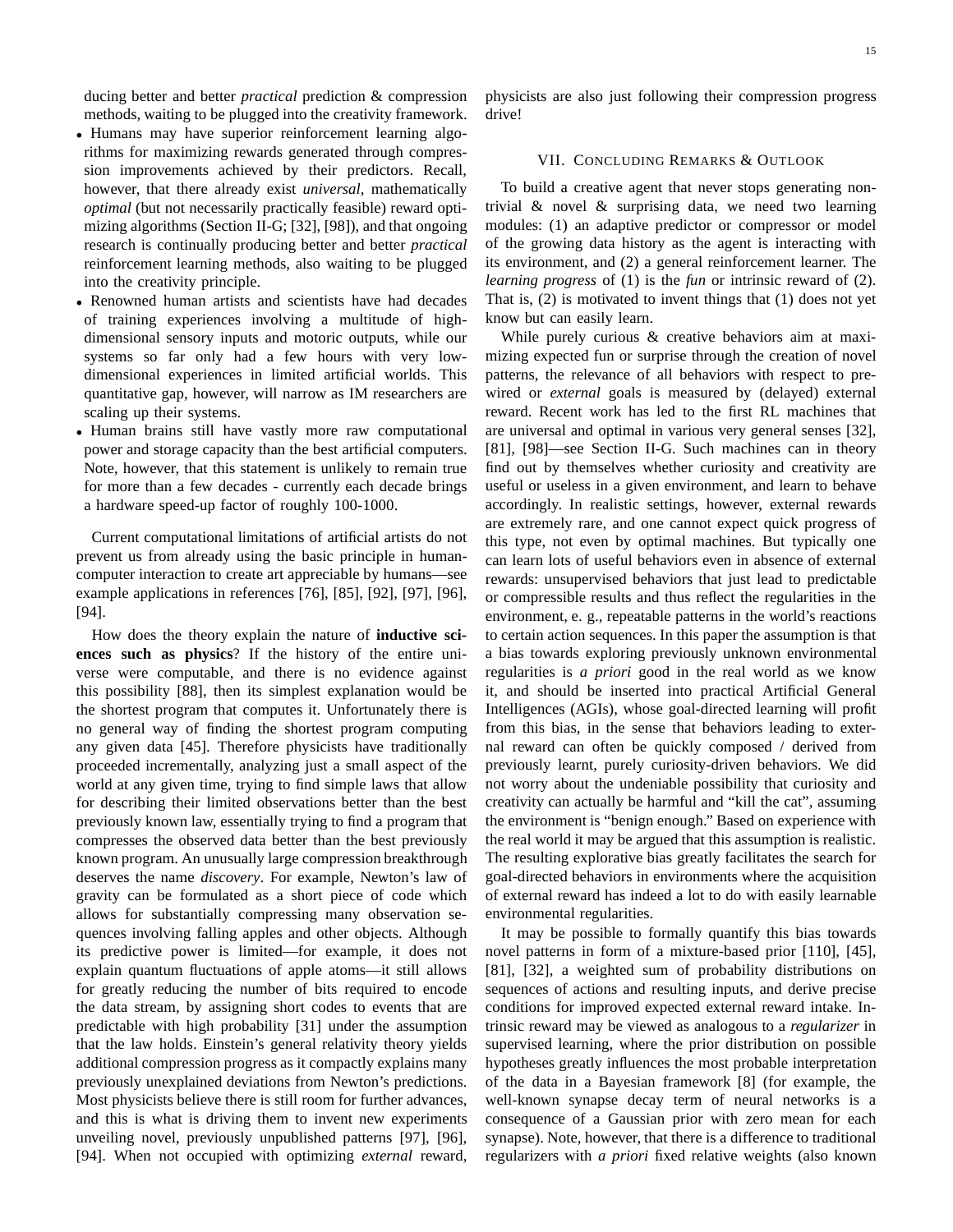as hyper-parameters): intrinsic reward for learning progress eventually vanishes in environments where after some time *nothing new* can be learnt any more; that is, the intrinsic reward eventually becomes negligible where the sources of external reward don't run dry as well (e.g., no daily food no more). Following Section VI, some of the AGIs based on the creativity principle will become scientists, artists, or comedians.

#### VIII. ACKNOWLEDGMENTS

Thanks to Benjamin Kuipers, Herbert W. Franke, Marcus Hutter, Andy Barto, Jonathan Lansey, Michael Littman, Julian Togelius, Faustino J. Gomez, Giovanni Pezzulo, Gianluca Baldassarre, Martin Butz, Moshe Looks, Mark Ring, for useful comments that helped to improve this paper, or earlier papers on this subject. This work was partially funded by the EU project IM-CLEVER.

#### **REFERENCES**

- [1] B. Bakker and J. Schmidhuber. Hierarchical reinforcement learning based on subgoal discovery and subpolicy specialization. In F. Groen et al., editor, *Proc. 8th Conference on Intelligent Autonomous Systems IAS-8*, pages 438–445, Amsterdam, NL, 2004. IOS Press.
- [2] M.F. Balcan, A .Beygelzimer, and J. Langford. Agnostic active learning. *J. Comput. Syst. Sci.*, 75(1):78–89, 2009.
- [3] A. G. Barto, S. Singh, and N. Chentanez. Intrinsically motivated learning of hierarchical collections of skills. In *Proceedings of International Conference on Developmental Learning (ICDL)*. MIT Press, Cambridge, MA, 2004.
- [4] M. Bense. Einführung in die informationstheoretische Ästhetik. *Grundlegung und Anwendung in der Texttheorie (Introduction to information-theoretical aesthetics. Foundation and application to text theory)*. Rowohlt Taschenbuch Verlag, 1969.
- [5] D. E. Berlyne. Novelty and curiosity as determinants of exploratory behavior. *British Journal of Psychology*, 41:68–80, 1950.
- [6] D. E. Berlyne. *Conflict, Arousal, and Curiosity*. New York: McGraw Hill, 1960.
- [7] G. D. Birkhoff. *Aesthetic Measure*. Harvard University Press, 1933.
- [8] C. M. Bishop. *Neural networks for pattern recognition*. Oxford University Press, 1995.
- [9] D. Blank and L. Meeden. Introduction to the special issue on developmental robotics. *Connection Science*, 18(2), 2006.
- [10] R. I. Brafman and M. Tennenholtz. R-MAX—a general polynomial time algorithm for near-optimal reinforcement learning. *Journal of Machine Learning Research*, 3:213–231, 2002.
- [11] R. Cilibrasi and P. Vitanyi. Clustering by compression. *IEEE Transactions on Information Theory*, 51:15231545, 2005.
- [12] D. A. Cohn. Neural network exploration using optimal experiment design. In J. Cowan, G. Tesauro, and J. Alspector, editors, *Advances in Neural Information Processing Systems 6*, pages 679–686. Morgan Kaufmann, 1994.
- [13] P. Dayan and G. Hinton. Feudal reinforcement learning. In D. S. Lippman, J. E. Moody, and D. S. Touretzky, editors, *Advances in Neural Information Processing Systems 5*, pages 271–278. Morgan Kaufmann, 1993.
- [14] K. Doya, K. Samejima, K. Katagiri, and M. Kawato. Multiple modelbased reinforcement learning. *Neural Computation*, 14(6):1347–1369, 2002.
- [15] V. V. Fedorov. *Theory of optimal experiments*. Academic Press, 1972.
- [16] H. G. Frank. *Kybernetische Analysen subjektiver Sachverhalte*. Verlag Schnelle, Quickborn, 1964.
- [17] H. G. Frank and H. W. Franke. *Asthetische Information. Estetika ¨ informacio. Eine Einführung in die kybernetische Ästhetik. Kopäd* Verlag, 2002.
- [18] H. W. Franke. *Kybernetische Ästhetik. Phänomen Kunst (3rd edition)*. Ernst Reinhardt Verlag, Munich, 1979.
- [19] K. J. Friston, J. Daunizeau, J. Kilner, and S. J. Kiebel. Action and behavior: a free-energy formulation. *Biological cybernetics*, 102(3):227– 260, 2010.
- [20] K. Gold and B. Scassellati. Learning acceptable windows of contingency. *Connection Science*, 18(2), 2006.
- [21] F. J. Gomez. Sustaining diversity using behavioral information distance. In *Proc. of the 2009 conference on genetic and evolutionary computation (GECCO), Montreal*, pages 113–120, 2009.
- [22] F. J. Gomez, J. Schmidhuber, and R. Miikkulainen. Efficient non-linear control through neuroevolution. *Journal of Machine Learning Research JMLR*, 9:937–965, 2008.
- [23] F. J. Gomez, J. Togelius, and J. Schmidhuber. Measuring and optimizing behavioral complexity. In *Proc. Intl. Conference on Artificial Neural Networks (ICANN-09), Lamissol, Cyprus*, pages 765–774, 2009.
- [24] A. Graves, M. Liwicki, S. Fernandez, R. Bertolami, H. Bunke, and J. Schmidhuber. A novel connectionist system for improved unconstrained handwriting recognition. *IEEE Transactions on Pattern Analysis and Machine Intelligence*, 31(5), 2009.
- [25] H. F. Harlow, M. K. Harlow, and D. R. Meyer. Novelty and curiosity as determinants of exploratory behavior. *Journal of Experimental Psychology*, 41:68–80, 1950.
- [26] S. Hart. *The Development of Hierarchical Knowledge in Robot Systems*. PhD thesis, Department of Computer Science, University of Massachusetts Amherst, 2009.
- [27] S. Hart, S. Sen, and R. Grupen. Intrinsically motivated hierarchical manipulation. In *Proceedings of the 2008 IEEE Conference on Robots and Automation (ICRA)*, Pasadena, California, 2008.
- [28] S. Hochreiter and J. Schmidhuber. Long short-term memory. *Neural Computation*, 9(8):1735–1780, 1997.
- [29] J. H. Holland. *Adaptation in Natural and Artificial Systems*. University of Michigan Press, Ann Arbor, 1975.
- [30] J. H. Holland. Properties of the bucket brigade. In *Proceedings of an International Conference on Genetic Algorithms*. Lawrence Erlbaum, Hillsdale, NJ, 1985.
- [31] D. A. Huffman. A method for construction of minimum-redundancy codes. *Proceedings IRE*, 40:1098–1101, 1952.
- [32] M. Hutter. *Universal Artificial Intelligence: Sequential Decisions based on Algorithmic Probability*. Springer, Berlin, 2004. (On J. Schmidhuber's SNF grant 20-61847).
- [33] J. Hwang, J. Choi, S. Oh, and R. J. Marks II. Query-based learning applied to partially trained multilayer perceptrons. *IEEE Transactions on Neural Networks*, 2(1):131–136, 1991.
- [34] L. Itti and P. F. Baldi. Bayesian surprise attracts human attention. In *Advances in Neural Information Processing Systems 19*, pages 547– 554. MIT Press, Cambridge, MA, 2005.
- [35] L. P. Kaelbling, M. L. Littman, and A. W. Moore. Reinforcement learning: a survey. *Journal of AI research*, 4:237–285, 1996.
- [36] A. S. Klyubin, D. Polani, and C. L. Nehaniv. Empowerment: A universal agent-centric measure of control. In *Congress on Evolutionary Ccomputation (CEC-05)*, IEEE, 2005.
- [37] A. N. Kolmogorov. Three approaches to the quantitative definition of information. *Problems of Information Transmission*, 1:1–11, 1965.
- [38] B. Kuipers, P. Beeson, J. Modayil, and J. Provost. Bootstrap learning of foundational representations. *Connection Science*, 18(2), 2006.
- [39] S. Kullback. *Statistics and Information Theory*. J. Wiley and Sons, New York, 1959.
- [40] J. Lehman and K. O. Stanley. Exploiting open-endedness to solve problems through the search for novelty. In *Proc. Eleventh International Conference on Artificial Life (ALIFE XI), Cambridge, MA*, 2008.
- [41] D. B. Lenat. Theory formation by heuristic search. *Machine Learning*, 21, 1983.
- [42] D. B. Lenat and J. S. Brown. Why AM an EURISKO appear to work. *Artificial Intelligence*, 23(3):269–294, 1984.
- [43] L. A. Levin. Universal sequential search problems. *Problems of Information Transmission*, 9(3):265–266, 1973.
- [44] L. Li, M. L. Littman, and T. J. Walsh. Knows what it knows: A framework for self-aware learning. In *Proceedings of the Twenty-Fifth International Conference on Machine Learning (ICML-08)*, 2008.
- [45] M. Li and P. M. B. Vitányi. An Introduction to Kolmogorov Complexity *and its Applications (2nd edition)*. Springer, 1997.
- [46] M. L. Littman and D. H. Ackley. Adaptation in constant utility nonstationary environments. In R. K. Belew and L. Booker, editors, *Proceedings of the Fourth International Conference on Genetic Algorithms*, pages 136–142, San Mateo, CA, 1991. Morgan Kaufmann.
- [47] D. J. C. MacKay. Information-based objective functions for active data selection. *Neural Computation*, 4(2):550–604, 1992.
- [48] A. Moles. *Information Theory and Esthetic Perception*. Univ. of Illinois Press, 1968.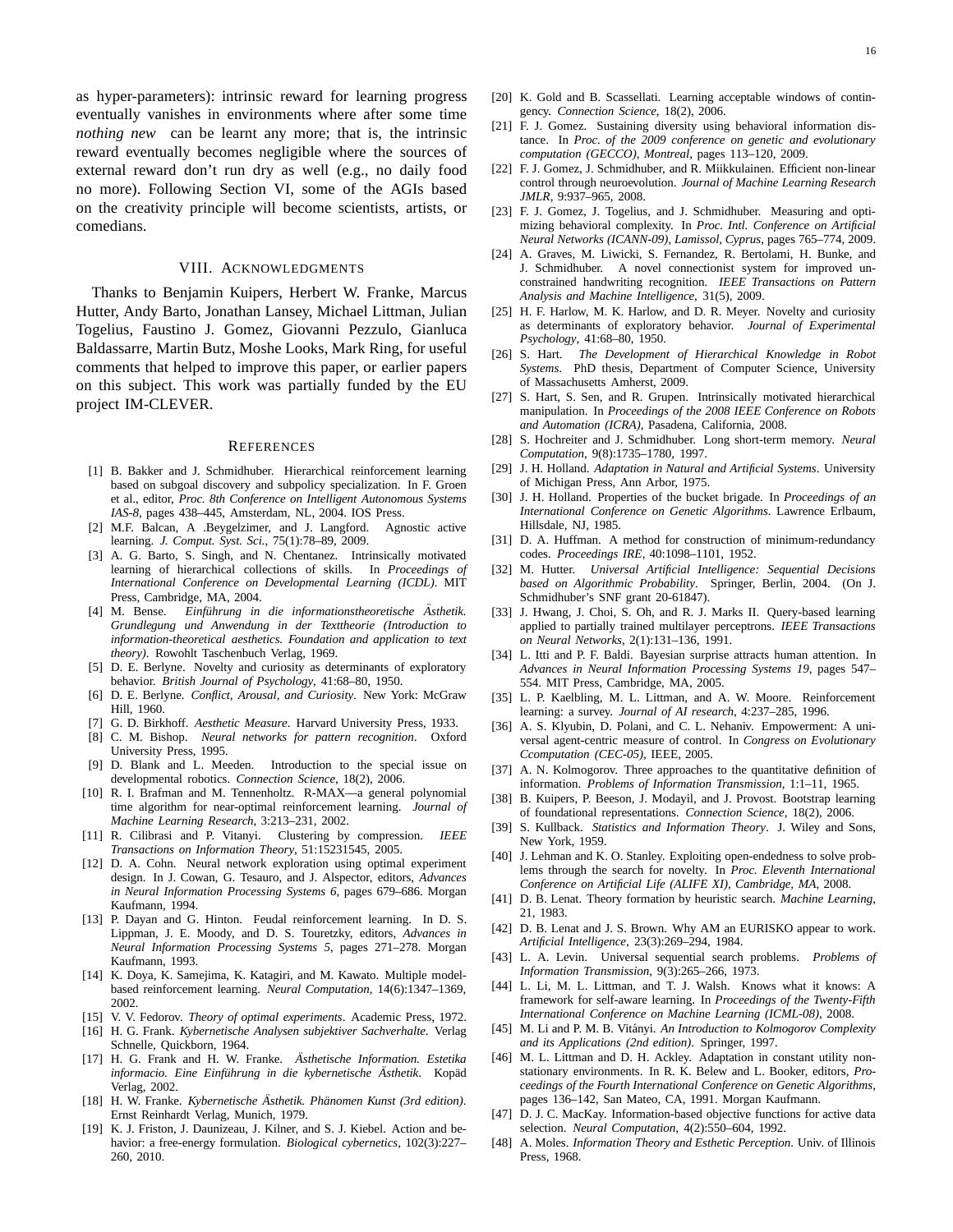- [49] A. Moore and C. Atkeson. The parti-game algorithm for variable resolution reinforcement learning in multidimensional state-spaces. *Machine Learning*, 21, 1995.
- [50] F. Nake. *Asthetik als Informationsverarbeitung*. Springer, 1974.
- [51] L. Olsson, C. L. Nehaniv, and D. Polani. From unknown sensors and actuators to actions grounded in sensorimotor perceptions. *Connection Science*, 18(2), 2006.
- [52] P-Y. Oudeyer and F. Kaplan. What is intrinsic motivation? a typology of computational approaches. *Frontiers in Neurorobotics*, 1, 2006.
- [53] P-Y. Oudeyer, F. Kaplan, and V. F. Hafner. Intrinsic motivation systems for autonomous mental development. *IEEE Transactions on Evolutionary Computation*, 11(2):265–286, 2007.
- [54] J. Piaget. *The Child's Construction of Reality*. London: Routledge and Kegan Paul, 1955.
- [55] M. Plutowski, G. Cottrell, and H. White. Learning Mackey-Glass from 25 examples, plus or minus 2. In J. Cowan, G. Tesauro, and J. Alspector, editors, *Advances in Neural Information Processing Systems 6*, pages 1135–1142. Morgan Kaufmann, 1994.
- [56] J. Poland and M. Hutter. Strong asymptotic assertions for discrete MDL in regression and classification. In *Annual Machine Learning Conference of Belgium and the Netherlands (Benelearn-2005)*, Enschede, 2005.
- [57] J. Provost, B. J. Kuipers, and R. Miikkulainen. Developing navigation behavior through self-organizing distinctive state abstraction. *Connection Science*, 18(2), 2006.
- [58] V. Raskin. *Semantic Mechanisms of Humor*. Dordrecht/Boston/Lancaster, 1985.
- [59] I. Rechenberg. Evolutionsstrategie Optimierung technischer Systeme nach Prinzipien der biologischen Evolution. Dissertation, 1971. Published 1973 by Fromman-Holzboog.
- [60] M. B. Ring. Incremental development of complex behaviors through automatic construction of sensory-motor hierarchies. In L. Birnbaum and G. Collins, editors, *Machine Learning: Proceedings of the Eighth International Workshop*, pages 343–347. Morgan Kaufmann, 1991.
- [61] M. B. Ring. *Continual Learning in Reinforcement Environments*. PhD thesis, University of Texas at Austin, Austin, Texas 78712, August 1994.
- [62] J. Rissanen. Modeling by shortest data description. *Automatica*, 14:465–471, 1978.
- [63] M. Schembri, M. Mirolli, and G. Baldassarre. Evolving internal reinforcers for an intrinsically motivated reinforcement-learning robot. In Y. Demiris, B. Scassellati, and D. Mareschal, editors, *The 6th IEEE International Conference on Development and Learning (ICDL2007)*, pages 282–287. Imperial College, London, 2007. IEEE Catalog Number: 07EX1740C, Library of Congress: 2007922394.
- [64] M. Schlesinger. Decomposing infants' object representations: A dualroute processing account. *Connection Science*, 18(2), 2006.
- [65] J. Schmidhuber. A local learning algorithm for dynamic feedforward and recurrent networks. *Connection Science*, 1(4):403–412, 1989.
- [66] J. Schmidhuber. The neural bucket brigade. In R. Pfeifer, Z. Schreter, Z. Fogelman, and L. Steels, editors, *Connectionism in Perspective*, pages 439–446. Amsterdam: Elsevier, North-Holland, 1989.
- [67] J. Schmidhuber. Dynamische neuronale Netze und das fundamentale raumzeitliche Lernproblem. Dissertation, Institut für Informatik, Technische Universität München, 1990.
- [68] J. Schmidhuber. An on-line algorithm for dynamic reinforcement learning and planning in reactive environments. In *Proc. IEEE/INNS International Joint Conference on Neural Networks, San Diego*, volume 2, pages 253–258, 1990.
- [69] J. Schmidhuber. Adaptive curiosity and adaptive confidence. Technical Report FKI-149-91, Institut für Informatik, Technische Universität München, April 1991. See also [70].
- [70] J. Schmidhuber. Curious model-building control systems. In *Proceedings of the International Joint Conference on Neural Networks, Singapore*, volume 2, pages 1458–1463. IEEE press, 1991.
- [71] J. Schmidhuber. A possibility for implementing curiosity and boredom in model-building neural controllers. In J. A. Meyer and S. W. Wilson, editors, *Proc. of the International Conference on Simulation of Adaptive Behavior: From Animals to Animats*, pages 222–227. MIT Press/Bradford Books, 1991.
- [72] J. Schmidhuber. Reinforcement learning in Markovian and non-Markovian environments. In D. S. Lippman, J. E. Moody, and D. S. Touretzky, editors, *Advances in Neural Information Processing Systems 3 (NIPS 3)*, pages 500–506. Morgan Kaufmann, 1991.
- [73] J. Schmidhuber. Learning complex, extended sequences using the principle of history compression. *Neural Computation*, 4(2):234–242, 1992.
- [74] J. Schmidhuber. A computer scientist's view of life, the universe, and everything. In C. Freksa, M. Jantzen, and R. Valk, editors, *Foundations of Computer Science: Potential - Theory - Cognition*, volume 1337, pages 201–208. Lecture Notes in Computer Science, Springer, Berlin, 1997.
- [75] J. Schmidhuber. Femmes fractales, 1997.
- [76] J. Schmidhuber. Low-complexity art. *Leonardo, Journal of the International Society for the Arts, Sciences, and Technology*, 30(2):97– 103, 1997.
- [77] J. Schmidhuber. What's interesting? Technical Report IDSIA-35- 97, IDSIA, 1997. ftp://ftp.idsia.ch/pub/juergen/interest.ps.gz; extended abstract in Proc. Snowbird'98, Utah, 1998; see also [79].
- [78] J. Schmidhuber. Algorithmic theories of everything. Technical Report IDSIA-20-00, quant-ph/0011122, IDSIA, Manno (Lugano), Switzerland, 2000. Sections 1-5: see [80]; Section 6: see [81].
- [79] J. Schmidhuber. Exploring the predictable. In A. Ghosh and S. Tsuitsui, editors, *Advances in Evolutionary Computing*, pages 579–612. Springer, 2002.
- [80] J. Schmidhuber. Hierarchies of generalized Kolmogorov complexities and nonenumerable universal measures computable in the limit. *International Journal of Foundations of Computer Science*, 13(4):587–612, 2002.
- [81] J. Schmidhuber. The Speed Prior: a new simplicity measure yielding near-optimal computable predictions. In J. Kivinen and R. H. Sloan, editors, *Proceedings of the 15th Annual Conference on Computational Learning Theory (COLT 2002)*, Lecture Notes in Artificial Intelligence, pages 216–228. Springer, Sydney, Australia, 2002.
- [82] J. Schmidhuber. Optimal ordered problem solver. *Machine Learning*, 54:211–254, 2004.
- [83] J. Schmidhuber. Completely self-referential optimal reinforcement learners. In W. Duch, J. Kacprzyk, E. Oja, and S. Zadrozny, editors, *Artificial Neural Networks: Biological Inspirations - ICANN 2005, LNCS 3697*, pages 223–233. Springer-Verlag Berlin Heidelberg, 2005. Plenary talk.
- [84] J. Schmidhuber. Gödel machines: Towards a technical justification of consciousness. In D. Kudenko, D. Kazakov, and E. Alonso, editors, *Adaptive Agents and Multi-Agent Systems III (LNCS 3394)*, pages 1– 23. Springer Verlag, 2005.
- [85] J. Schmidhuber. Developmental robotics, optimal artificial curiosity, creativity, music, and the fine arts. *Connection Science*, 18(2):173– 187, 2006.
- [86] J. Schmidhuber. Gödel machines: Fully self-referential optimal universal self-improvers. In B. Goertzel and C. Pennachin, editors, *Artificial General Intelligence*, pages 199–226. Springer Verlag, 2006. Variant available as arXiv:cs.LO/0309048.
- [87] J. Schmidhuber. The new AI: General & sound & relevant for physics. In B. Goertzel and C. Pennachin, editors, *Artificial General Intelligence*, pages 175–198. Springer, 2006. Also available as TR IDSIA-04-03, arXiv:cs.AI/0302012.
- [88] J. Schmidhuber. Randomness in physics. *Nature*, 439(3):392, 2006. Correspondence.
- [89] J. Schmidhuber. 2006: Celebrating 75 years of AI history and outlook: the next 25 years. In M. Lungarella, F. Iida, J. Bongard, and R. Pfeifer, editors, *50 Years of Artificial Intelligence*, volume LNAI 4850, pages 29–41. Springer Berlin / Heidelberg, 2007. Preprint available as arXiv:0708.4311.
- [90] J. Schmidhuber. Alle berechenbaren Universen (All computable universes). *Spektrum der Wissenschaft Spezial (German edition of Scientific American)*, (3):75–79, 2007.
- [91] J. Schmidhuber. New millennium AI and the convergence of history. In W. Duch and J. Mandziuk, editors, *Challenges to Computational Intelligence*, volume 63, pages 15–36. Studies in Computational Intelligence, Springer, 2007. Also available as arXiv:cs.AI/0606081.
- [92] J. Schmidhuber. Simple algorithmic principles of discovery, subjective beauty, selective attention, curiosity & creativity. In *Proc. 10th Intl. Conf. on Discovery Science (DS 2007), LNAI 4755*, pages 26–38. Springer, 2007. Joint invited lecture for *ALT 2007 and DS 2007*, Sendai, Japan, 2007.
- [93] J. Schmidhuber. Driven by compression progress. In I. Lovrek, R. J. Howlett, and L. C. Jain, editors, *Knowledge-Based Intelligent Information and Engineering Systems KES-2008*, Lecture Notes in Computer Science LNCS 5177, Part I, page 11. Springer, 2008. Abstract of invited keynote.
- [94] J. Schmidhuber. Art & science as by-products of the search for novel patterns, or data compressible in unknown yet learnable ways. In M. Botta, editor, *Multiple ways to design research. Research cases that*